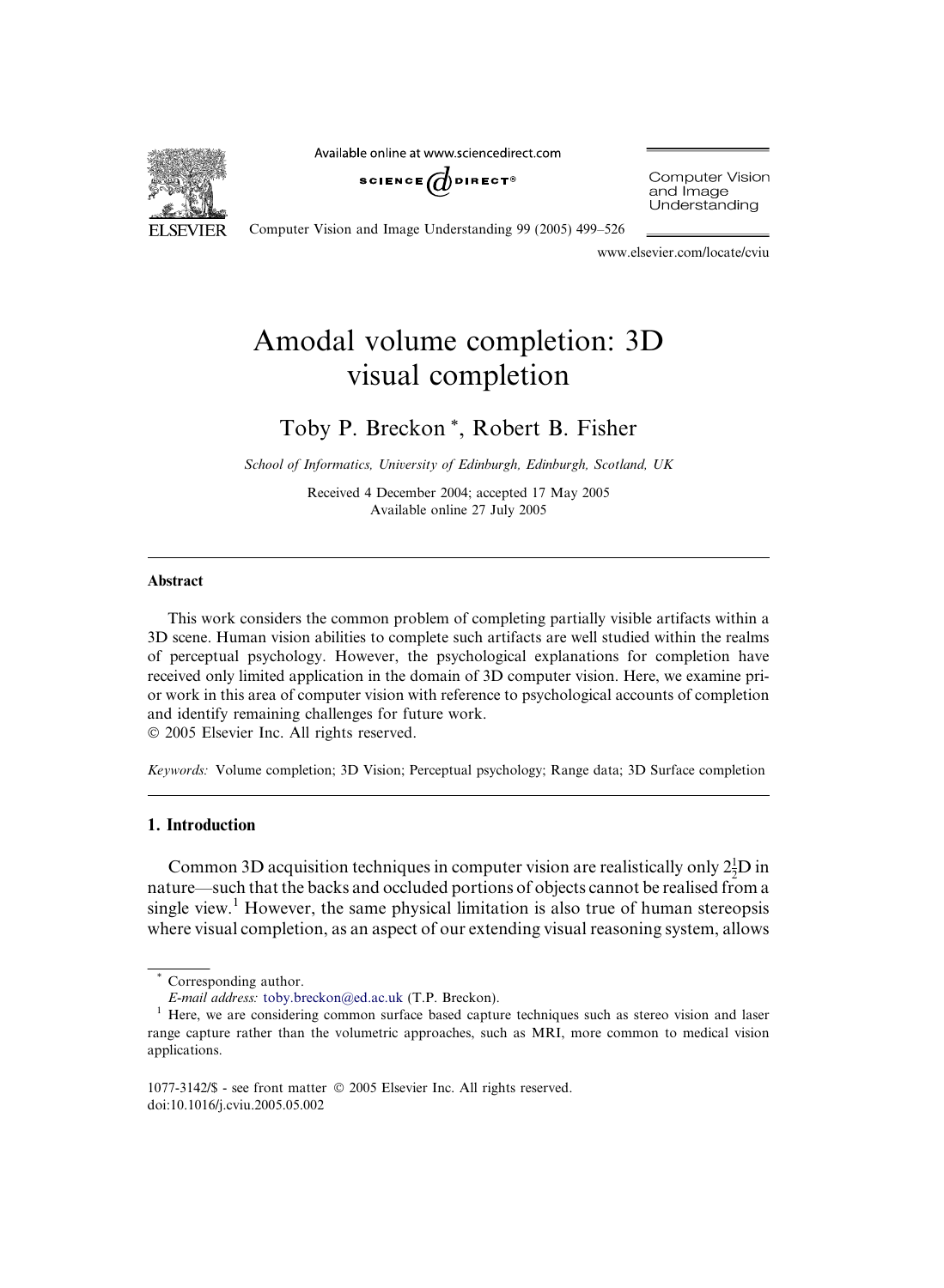<span id="page-1-0"></span>

Fig. 1. Candidates for volume completion.

us to perceive the completion of occluded objects and reason how an object may appear from an alternative viewpoint (e.g., an opposing backward view).

Common 3D capture techniques result in models which are inherently  $2\frac{1}{2}D$  in nature (Fig. 1) or 3D models which are constructed of multiple differently orientated views. In the latter case, the additional capture, view planning, and subsequent combination, via registration, are both time consuming and computationally expensive [\[18\]](#page-25-0). Additionally ensuring all faces and crevices of a target have been captured at least once is not an easy task and is often unapparent until final registration [\[11\]](#page-24-0). Ideally a method of visual completion is required to facilitate the completion of a 3D model, from a  $2\frac{1}{2}D$ or incomplete 3D representation, akin to that present in human visual reasoning—a method of completing unknown 3D scene enclosures (i.e., volumes).

In incomplete scenes (Fig. 1) it is often perceivable to a human viewer how the missing portions should appear (i.e., what we *expect* to see) based on the ability of our visual system to compose these areas using supposed surface, contour, and pattern completion within the scene. The salient point, however, is that we do not perceive exactly what exists there but what we could reasonably expect to see. In this aspect, working with our limited knowledge of the scene, we trade off accuracy for plausibility—what actually exists against what we expect exists. Our expectation for these invisible scene portions can be thought of as being governed by two classes of knowledge—Scene Evidence, visual cues specific to the scene that trigger certain completion expectations, and World Knowledge, general a priori completion rules based on prior visual experience.

Based on this analysis of visual completion an underlying principle of our completion abilities can be stated as follows: as humans, we perpetually complete the portions of a scene we cannot physically visualise based on those portions which we can. This reasoning process is itself governed by our generic and specific knowledge of the world which we are perceiving in conjunction with relevant scene evidence.

This concept, of completion through controlled scene continuation, can be thought of as visual propagation and embodies an approach to completion through generalisation rather than the more specific completion through recognition [\[3,30,22\]](#page-24-0)<sup>2</sup>.

<sup>&</sup>lt;sup>2</sup> That is, recognise an article from a partial view and hence determine its unseen portions from a specific a priori model. This is the common ''recognition problem'' of computer vision.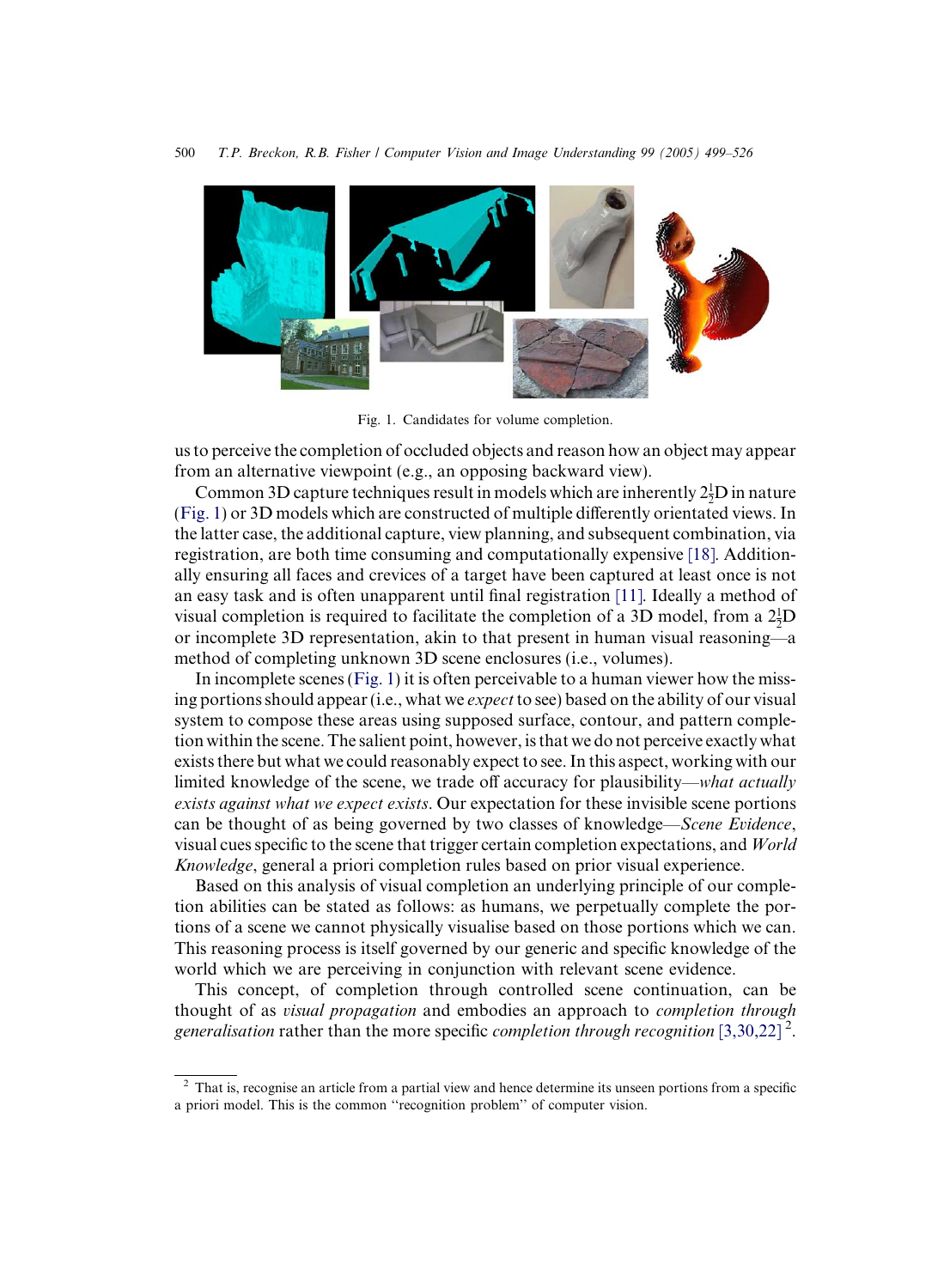In this paper, we review prior psychological theory and computer vision to identify the supporting aspects for this view of completion with specific reference to the completion of unknown 3D volumes—considered here as the completion of the exterior bounding surface(s) for an unknown (i.e., unbounded) enclosure within a given 3D scene. Notably, we see that 3D completion through visual propagation is specifically supported by the recent psychological account of Volume Completion [\[72\],](#page-27-0) itself surpassing earlier work in this field, although computer vision work in considering such aspects remains limited.

### 2. Completion in perceptual psychology

The phenomenon of human visual completion has been of interest to psychologists for a considerable period, ranging from the early Gestalt principles [\[41\]](#page-25-0) to more modern interpretations [\[37,72\]](#page-25-0).

Much of the early work centres around the study of various, now famous illusory examples (Fig. 2) and the cues and process that cause certain perceptions for these cases [\[34–36\].](#page-25-0) This work concentrates on the visual perception of 2D structures to date an on-going aspect of psychological research (e.g. [\[88,23,54,87\]](#page-27-0)).

At the top level work in this area concerns itself with the two primary phenomenon of visual completion:

- *Modal completion:* the illusory perception of a foreground object/shape, even though it is not explicitly present, due to the perceived occlusion of background objects/shapes (e.g., the perception of a triangle or rectangle in Fig. 2).
- Amodal completion: the perception of a background object/shape continuing behind a foreground occluder despite the fact that one cannot see it directly. The occluded portion is invisible yet perceived by the viewer (e.g., the perception of the small disks being occluded and thus continuing behind the illusory triangle/ rectangle in Fig. 2).



Fig. 2. Famous illusory figures.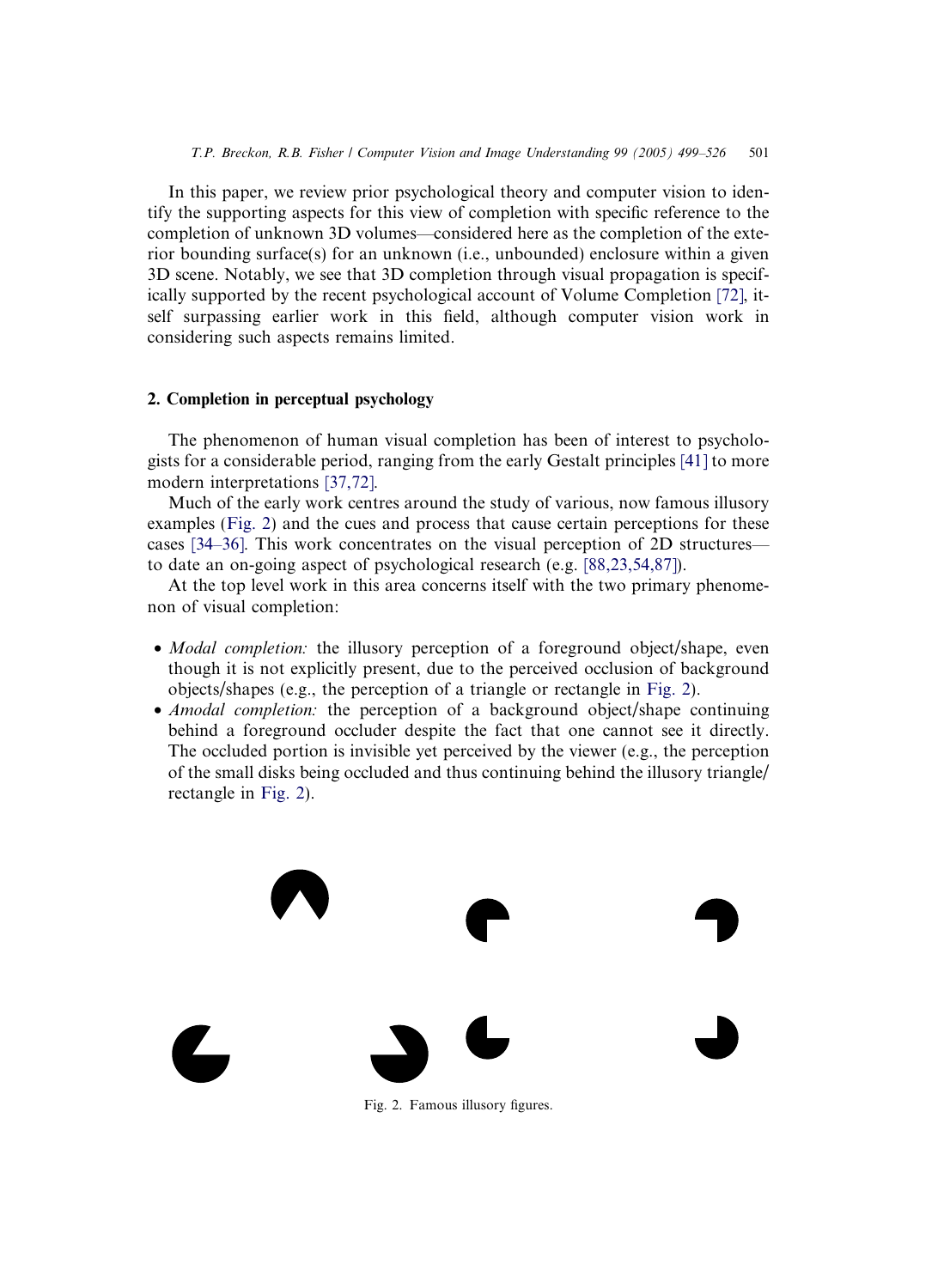<span id="page-3-0"></span>

Fig. 3. Amodal completion examples: a clash of theories [\[72\]](#page-27-0).

In reality, amodal completion can be thought of as occlusion among opaque surfaces (either partial or complete—i.e., hidden) whilst modal completion can be thought of as perfect camouflage [\[72\].](#page-27-0) Clearly amodal completion is the more commonly occurring instance with relation to the problems encountered in 3D computer vision and hence we are interesting in investigating further.<sup>3</sup>

We are specifically interested in the aspects of amodal completion as they pertain to 3D completion. Theory in this area is still a source of debate but, following the review by Tse in [\[71\]](#page-26-0), there are generally three types of theory in this area:

- 1. Completion occurs when certain conditions are satisfied among local scene cues (e.g., contours and junctions)—the local view (Fig. 3A).
- 2. Completion occurs when certain conditions are satisfied among global scene cues (e.g., symmetry, regularity, and simplicity of form or pattern)—the global view (Fig. 3B).
- 3. Completion occurs when certain conditions are satisfied among representations internal to the scene (e.g., contour, surfaces, and volumes)—the volume based view (Fig. 3C).

Theories following the local view (type 1) generally support completion through 'good continuation' (Kellman and Shipley [\[37\]\)](#page-25-0) and intersection of scene contours (and associated surfaces) without consideration for the wider structure within the scene (e.g. [\[37,83,62\],](#page-25-0) Fig. 3A). In contrast, the global view (type 2) challenges this assumption of locally dependent completion to suggest the importance of global regularities, for instance symmetry, in completion patterns (e.g. [\[76,77\]\)](#page-27-0). For example, it is clear that Fig. 3B could not be completed based on a purely localised view of completion.

<sup>&</sup>lt;sup>3</sup> Although, admittedly, modal completion itself poses a similarly interesting future problem for computer vision research [\[88,87\]](#page-27-0).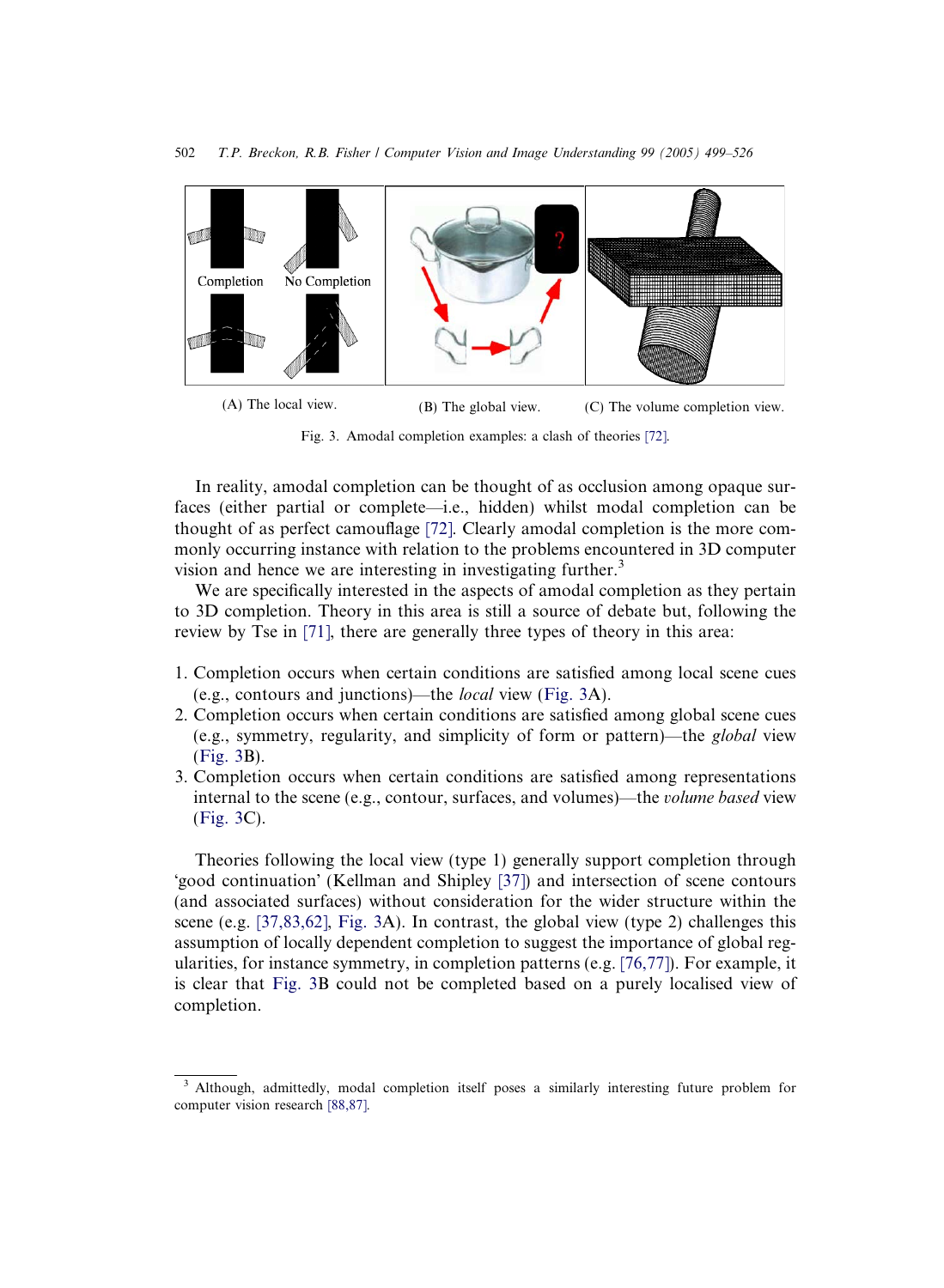<span id="page-4-0"></span>

In each case the teapot is completed by different aspects of visual completion.

Fig. 4. Examples of visual completion aspects.

The more recent type 3 theories have evolved from the traditional views in this area, namely that completion is dependent on surface completion on a common depth plane (e.g.  $[53]$ ), towards the concept of a volume completion based approach [\[72,75\]](#page-27-0). [Fig. 3](#page-3-0)C shows an example where amodal completion would not occur through a simple local or global view as shown in [Figs. 3A](#page-3-0) and B—yet the viewer amodally completes the occluded ''wine bottle'' volume to form a cohesive object. Here (i.e., [Fig. 3C](#page-3-0)), completion occurs at a higher level based on perceived volumetric relationships within the scene—volume based completion.

### 2.1. Volume completion concept

Volume completion, suggested by Tse [\[72\],](#page-27-0) argues that contour and surface based amodal completion theories are not alone sufficient to account for all completion phenomenon (see [Figs. 3](#page-3-0)C and [6](#page-6-0)). In an extension to previous consideration of visual completion (types 1 and 2), volume completion considers the way the human visual system is able to complete entire 3D enclosures, which are not explicitly visible within a scene.

It is argued that volume completion can be achieved through a combined approach utilising:

- 1. contour/surface relatability—the inter-relationships in the completion surfaces and contours within the scene (Kellman and Shipley [\[37\]\)](#page-25-0). (see Fig. 4A). For formal definition see [\[72\]](#page-27-0).
- 2. *volume mergability*—the relationship between unbounded volumes within the scene. ''Mergability'' refers to how the inside of one volume, unbounded due to occlusion, can join with a similarly unbounded volume to create a larger volume within the scene [\[72\]](#page-27-0) (see Fig. 4B).
- 3. world knowledge—generic and specific knowledge relating to the world and to instances within the scene that is being perceived [\[70\]](#page-26-0) (see Fig. 4C).
- 4. pattern completion—the presence of regularity or semi-regularity within the scene that could be extrapolated as being present in unknown scene areas [\[71\]](#page-26-0) (see Fig.  $4D$ ).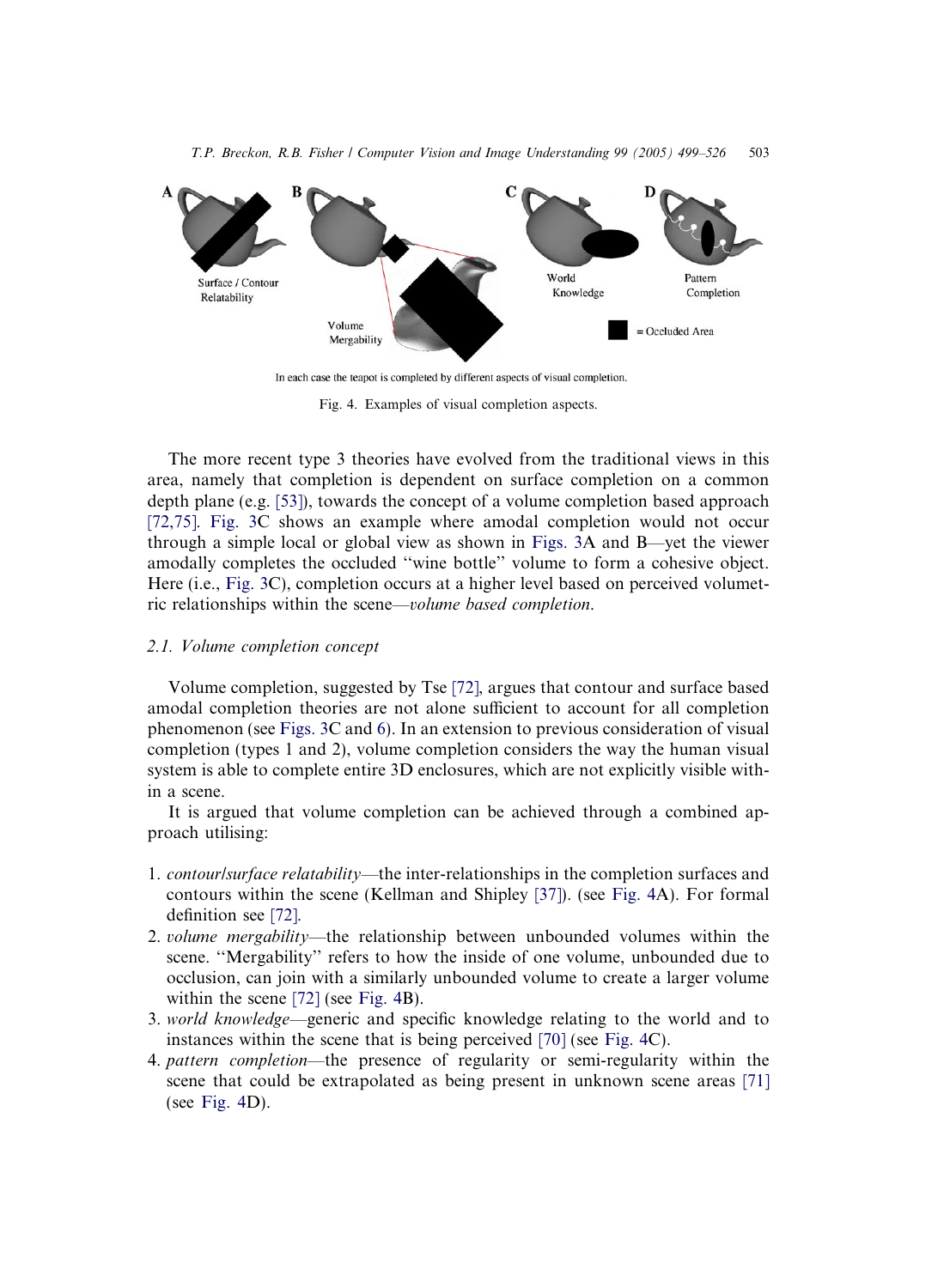

Fig. 5. Essence of volume completion.

# 2.2. Volume vs. surface completion

Q: So how does volume completion differ from earlier surface or contour based completion?

When performing any visual completion in 3D we are essentially performing the completion of a volume. Consider a  $2\frac{1}{2}D$  representation of a mug (i.e., front faces only). First, assume we can identify the contours of the mug within our representation. From this, we can identify the surfaces of the mug as the regions bounded by these contours. In turn, the 3D volume of the mug is itself bound by the concurrent 3D completion of these surfaces. This is a realistic assertion as we do not expect the mug to extend beyond the bounds of the visible surfaces we perceive. Hence realistically we are completing a 3D structure enclosed by a set of visible and invisible surfaces—we are essentially completing a volume through the combined completion of bounding surfaces (Fig. 5).

Alternatively volume completion can be thought of as concurrently completing a set of surfaces to form a complete 3D representation over the 3D space the surfaces potentially enclose (i.e., the volume). In the case where we only have a single surface (e.g., a sphere) then we are completing the volume bounded solely by that singular surface. When dealing with the degenerate case of completing a single planar surface, a volume-less surface, we are essentially completing an undefined volume as the associated volume is essentially unbounded. This occurrence is unrealistic as every real world surface has an associated volume [\[72\]—](#page-27-0)even the surface of a sheet of paper has an associated volume, albeit very small.

Formalising this view, the  $2\frac{1}{2}D$  scene completion problem can be stated as follows:

- Let there be a set of natural contours C visible in the scene,  $C = \{fold/b \}$  Let there  $b$  leads of scene}.
- Let the set of visible surfaces  $S$  be defined such that:

 $\forall S_i \in S$ ,  $S_i$  is bounded by  $\{C'\} \subseteq C$ .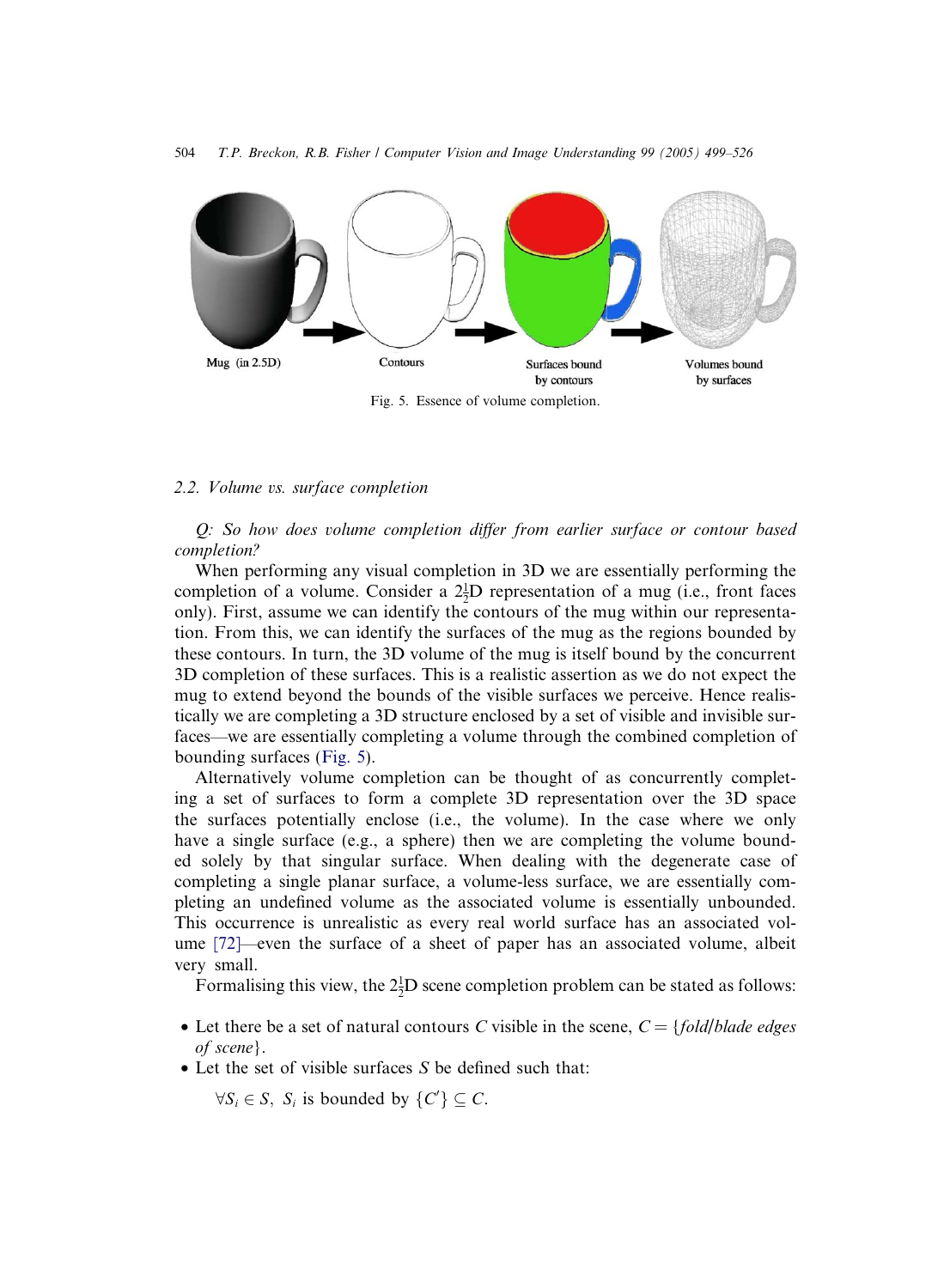<span id="page-6-0"></span>• There exists a completion of the scene,  $V$ , such that:

$$
V = \sum_{0}^{i} \{S_{i}^{C}\},
$$
 where  $S_{i}^{C}$  is the completed surface of  $S_{i}$ .

The solution to the volume completion problem is to find the  $V$  that minimises the completion error with respect to constraints on completion, namely the need for the aspects of good surface/contour relatability, volume mergability, pattern completion, and plausibility (i.e., world knowledge constraints) as discussed previously.

Based on this premise that volumes are bounded by surfaces, which are themselves bounded by contours, the volume completion view subsumes surface completion as a special case by asserting that in fact every scene surface has an associated volume [\[72\]](#page-27-0). Through this paradigm volume completion operates by merging volumes, those enclosures bound by surfaces and contours in the scene, to achieve visual completion. This completion process is in turn governed by the constraints of world knowledge to assess plausibility and pattern completion to enforce regularity. Thus, we see our visual propagation principle underpinning the theory in this area.

Additionally, it has to be noted that the volume completion view is not in itself separate from the local and global views of completion (types 1 and 2). Volume completion supports the view that whilst contour relationships (type 1) and global regularities (type 2) are not solely responsible for completion they, together with other visual cues, can be used to infer edge, surface, and volume relationships. Completion then occurs at a higher level through the analysis of these relationships [\[71\].](#page-26-0) In fact, Tse [\[72\]](#page-27-0) goes on to suggest that the process of volume completion may in fact ''involve a relaxation into a best-fit given these local constraints.''

Examples of the concept of volume completion as a combined theory of completion can be seen by considering [Figs. 3, 4, and 6](#page-3-0) together. Each of the completion theories of [Fig. 3](#page-3-0) (local, global, and volume) can be attributed to the completion



relatability) but fails on the right.

(A) Amodal completion of visually disjoint volumes.

Fig. 6. Amodal ''volume based'' completion examples where other theories fail [\[72\]](#page-27-0).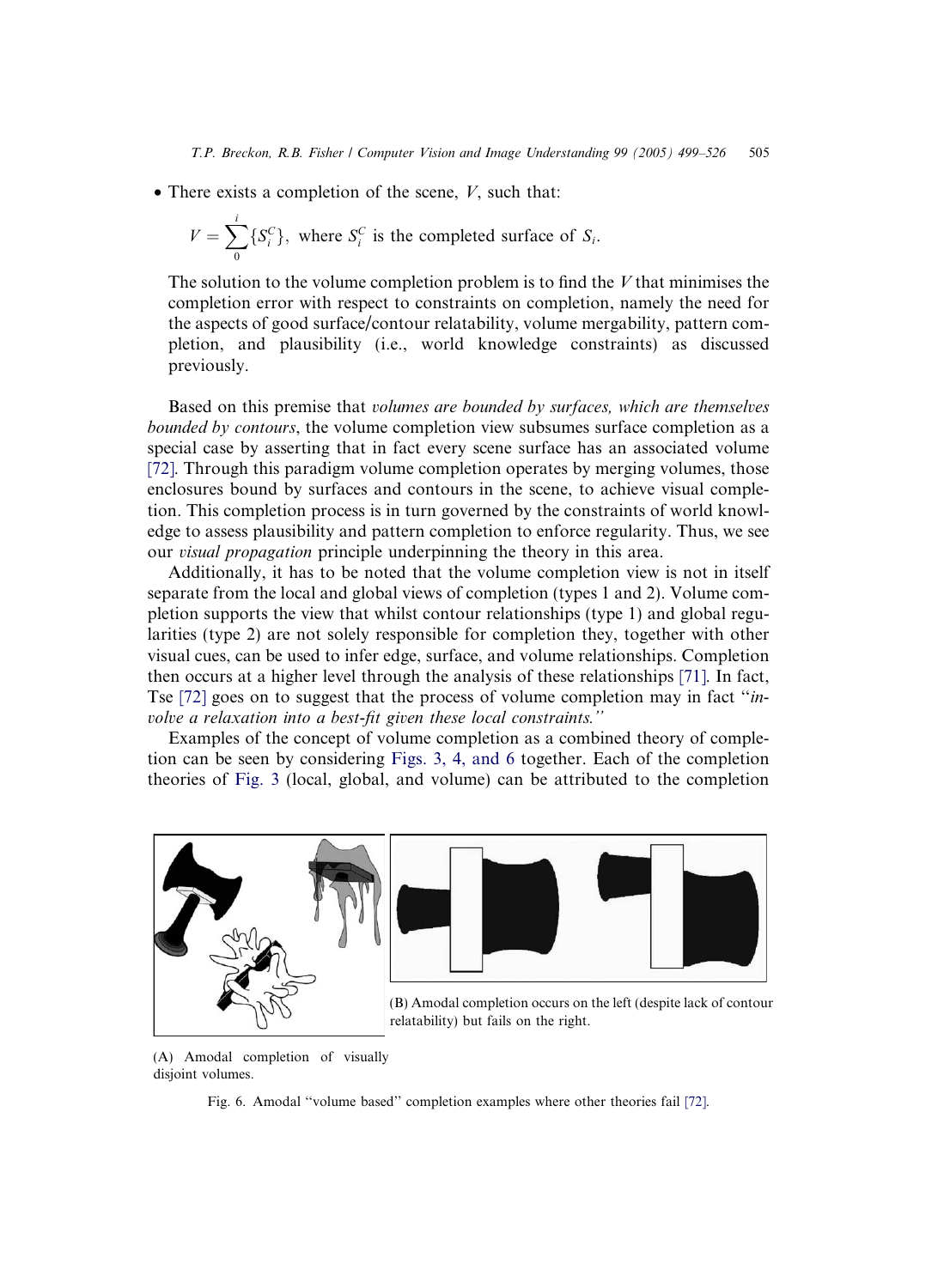

Fig. 7. Contour relatability—a counter example [\[72\]](#page-27-0).

cases of [Fig. 4](#page-4-0). For instance, the localised completion of [Fig. 3](#page-3-0)A can be attributed to the contour/surface relatability of [Fig. 4](#page-4-0)A and the global completion of [Fig. 3](#page-3-0)B to the world knowledge and pattern completion depicted through [Figs. 4C](#page-4-0) and D. The more complex completion case of the ''wine bottle'' object in [Fig. 3](#page-3-0)C shows a good example of volume based completion—here completion succeeds despite the lack of directly relatable contours or surfaces and in the absence of a global pattern (e.g., symmetry, regularity) to allow us to deduce the occluded portion. In this case, we see that the completion occurs primarily through volume mergability, as depicted in [Fig. 4](#page-4-0)B, although the influence of world knowledge has also to be acknowledged.<sup>4</sup> These examples support the case made by Tse [\[72\]](#page-27-0) that amodal completion occurs through a combination of factors that all influence 3D completion and not simply through contour and surface relatability as suggested earlier by Kellman and Shipley [\[37\].](#page-25-0) The examples in [Figs. 3B](#page-3-0) and C could not be completed based on the contour/ surface ''good continuation'' theory of [\[37\]](#page-25-0) whilst in [Fig. 3](#page-3-0)A, the ''good continuation'' of contours and surfaces acts as a rough guide through which completion is achieved. It has to be noted, however, that volume mergability and/or world knowledge could also provide completion in this case using the contour relatability as completion constraints. Further, examples that rely on volume mergability for amodal completion, from [\[72\],](#page-27-0) are given in [Fig. 6](#page-6-0) and develop an argument [\[69\]](#page-26-0) that amodal volume completion occurs in the absence of specific contour based cues.

Support for a volume based completion account is further provided through Fig. 7, which shows that amodal completion in the human visual system can still fail despite the presence of surface and contour relatability. In this example, the viewer fails to complete the two cubic objects, despite the presence of relatability, because of the overriding perception of disjoint 3D enclosures within the scene (albeit through any combination of the volume completion aspects previously mentioned). Here, we see volume based completion overriding the ideas of completion by contour and surface relatability supporting Tse's view [\[72\]](#page-27-0) that amodal completion cannot be simply

<sup>4</sup> That is, from the abundance of bottle shaped objects we may see in a lifetime!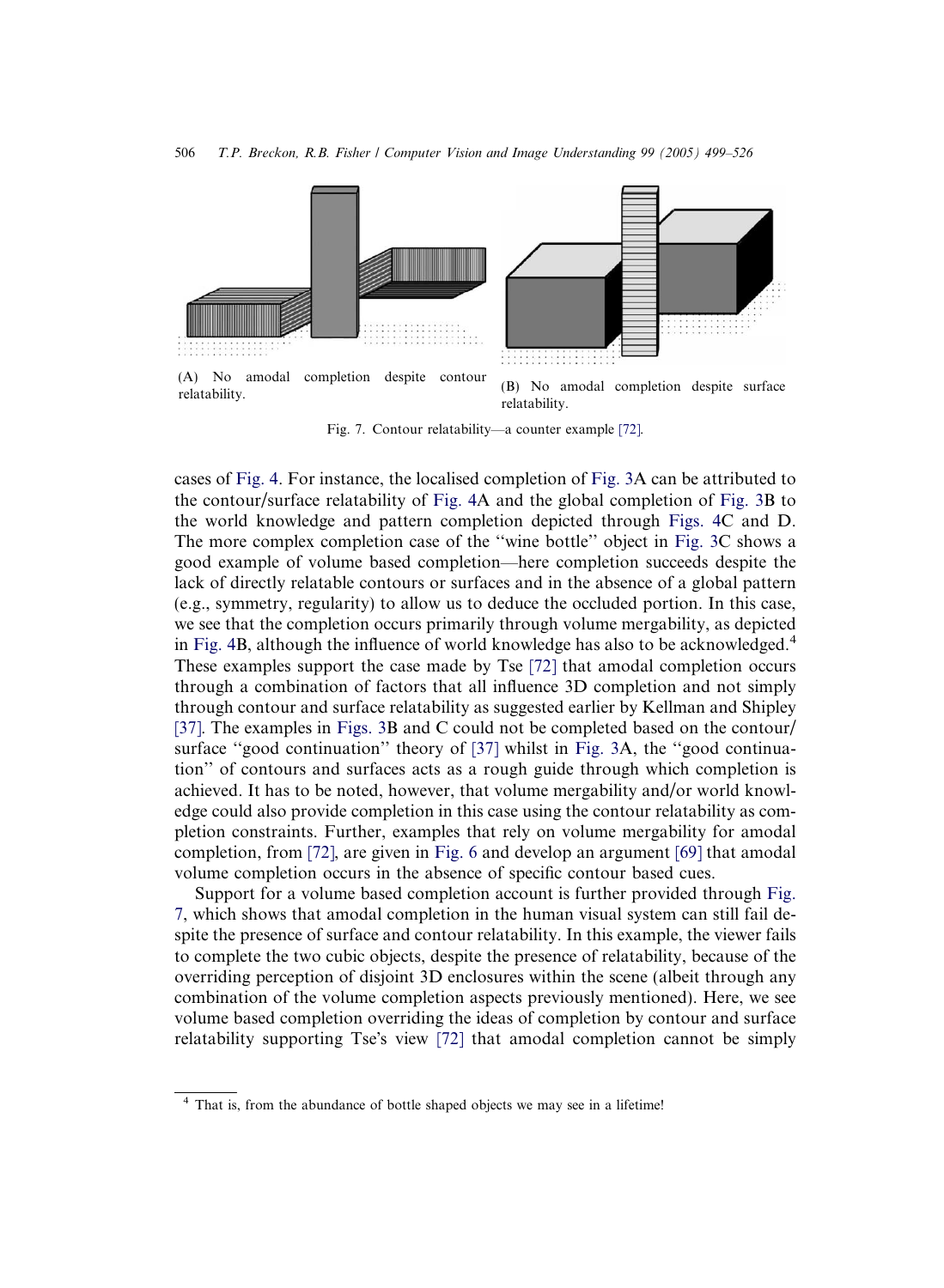

Fig. 8. Famous impossible works.

attributed to the ''good continuation'' of contours and surfaces of Kellman and Shipley [\[37\]](#page-25-0).

This idea of volume completion overriding contour/surface relatable completion is also evident in the famous examples of Fig. 8 and commonly in the artistic works of E.C. Escher [\[46\]](#page-25-0) (e.g., ''Relativity'': E.C. Escher). Here, we perceive ''impossible'' objects despite the relatability of their contours and surfaces. It is our realisation of the object in 3D, considering the set of contours and surfaces together as a 3D volumetric shape, that allows us to identify the spatial contradictions in the scene. This issue was explored by Huffman [\[29\]](#page-25-0) by likening scene interpretation to understanding sentences and hence impossible objects to nonsensical sentences.

# 2.3. Further work in volume completion

The volume completion theory is backed up by experimental evidence in Tse's later work [\[71\]](#page-26-0), which also further supported the idea of considering a global view of completion rather than completion based on an isolated 'per surface' approach. This work also gives a fuller discussion of the concept of 'mergability' underlying volume completion in terms of the concept ''good volume continuation'' similar to that of Kellman and Shipley [\[37\]](#page-25-0) in relation to surfaces. Overall, it concludes that completion processes are "*inherently probabilistic in nature*" with multiple influences including proximity ('localness'), global context, pattern, similarity of material, and form, orientation, and volume mergability. With relation to computer vision this can be likened to a co-operative algorithm such as Marr's seminal work on stereo matching [\[50\]](#page-26-0).

The issue of global completion, raised in [\[72\]](#page-27-0), has been considered by recent work looking both experimentally and theoretically at global completion in nonregular shapes (Tessa and Van Lier et al. [\[66\]](#page-26-0) and Van Lier [\[75\]\)](#page-27-0). Both conclude that evidence for globally influenced completion methods is strong with [\[75\]](#page-27-0) going on to discuss further the concept of 'fuzzy completion'—the concept of being able to derive a plausible completion to an irregular object based on analysis of the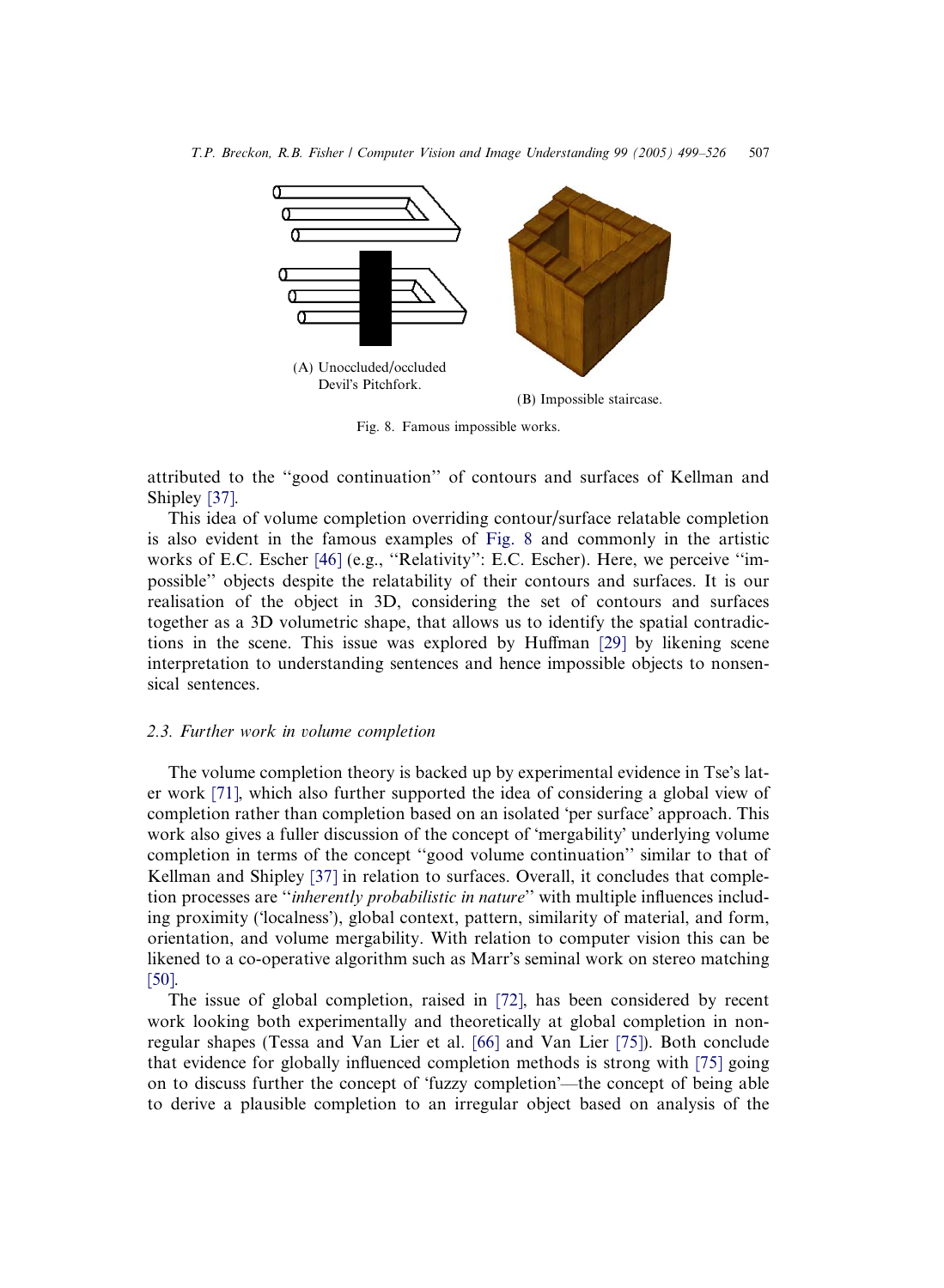<span id="page-9-0"></span>

Fig. 9. Fuzzy completion: an experimental example [\[75\]](#page-27-0).

visible portion. It is suggested that this allows us to plausibly complete irregular shapes by analysis of the general fuzzy regularities we perceive in the visible portion (see Fig. 9). This suggestion is backed up by experimental evidence through which the author concludes global completion offers the best account for the fuzzy and 3D completion phenomenon observed. This is further supported by [\[78\]](#page-27-0) that more generally asserts, via experimentation, that well-established local and global completion tendencies for 2D surfaces appear valid for extension into 3D. Related work in extending 2D *modal* completion to 3D similarly supports the concept of volumetric completion from a combination of local and global occlusion cues [\[88,87\].](#page-27-0)

Additionally orientation in 3D completion has been considered by [\[1\]](#page-24-0) which showed experimentally that orientation and surface adjacency can affect the perception of a 3D volume. This shows that completion is affected by scene context and further supports the view of global constraints within 3D completion.

Contour propagation (and by extension surface propagation) is also considered by Tse [\[73\]](#page-27-0), with regard to the visual interpretation of 2D silhouettes as 3D volume enclosing surfaces. This work strongly supports the concept of visual propagation through the propagation of single and multiple contours for the reconstruction of 3D volumes. It considers the identification of ''propagatable segments'' from occluding contours to propagate information about the underlying 3D form from the occluding contours to areas where 3D form is ambiguous.

Contour propagation [\[73\]](#page-27-0) can be considered a specific subset of our earlier *visual* propagation proposal. Generalised visual propagation encompasses completion though the propagation of all visual stimuli—contours, surfaces, shape, texture, colour, reflectance, etc. Here, we see a specific case of visual propagation based on existing psychological evidence for human completion abilities.

The work [\[73\]](#page-27-0) proposes a theoretical algorithm for generating 3D shape from 2D object silhouettes: given an identified propagatable segment (e.g., occluding edge), propagate it into the interior of the silhouette (in a given direction of propagation) and then scale (expand/contact) it until it touches the bounds of the silhouette at this point. Repeated propagation at different distances into the interior thus builds a  $2\frac{1}{2}D$ contour map of the original silhouette.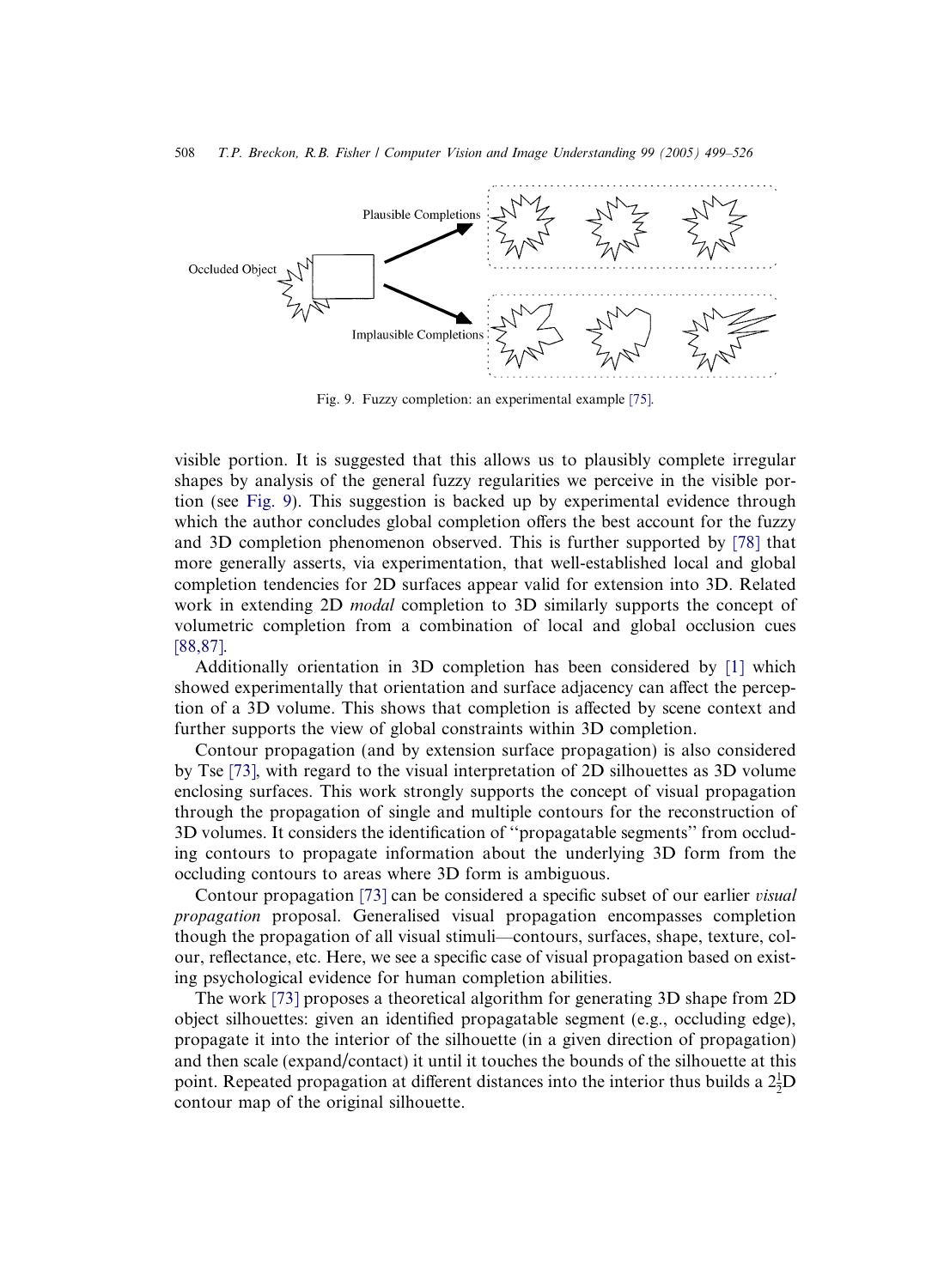<span id="page-10-0"></span>

Fig. 10. Tse's "seamonster" amodal volume completion case [\[72\]](#page-27-0).

Although several practical issues remain in addressing the underpinning assumptions a future extension into computer vision work is suggested [\[73\]](#page-27-0) and future extension to  $2\frac{1}{2}D$  to 3D propagation, to facilitate true volume completion appears viable.

### 2.4. Volume completion summary

Ultimately the traditional theories of completion (types 1 and 2) can be challenged by considering Tse's "seamonster" example from [\[72\]](#page-27-0) (see Fig. 10). Here, despite the lack of local cues to suggest occlusion, the lack of ''good continuation'' in terms of contours and surfaces and even the lack of any explicit occluding surface the viewer sees a coherent, complete ''seamonster.''

Tse suggests that the unbounded black portions are processed, as potential volumes, through volume completion to derive the completed ''seamonster'' concept that we perceive. However, the bearing of ''world knowledge'' within this volume completion instance, from the countless similar {sea|worm|snake|Loch Ness} monster images to which we are exposed, has also to be considered.

Overall, it is clear that there is no simplistic explanation for our visual completion abilities. A number of suggested theories fail to explain all of the completion capabilities of the human visual system. The most recent and advanced such theory, Volume Completion [\[72\]](#page-27-0), offers a combined and somewhat open-ended approach that considers various visual influences in a ''best-fit'' optimisation based approach that subsumes the abilities of earlier theories. It would seem apparent that volume completion offers both a theoretical explanation of human visual completion abilities and a useful framework for implementing artificial visual completion with heavy support for our desired principle of *completion through visual propagation*. Notably, some recent theoretical work [\[73\]](#page-27-0) supports the realisation of volume completion through a subset of the *visual propagation* paradigm.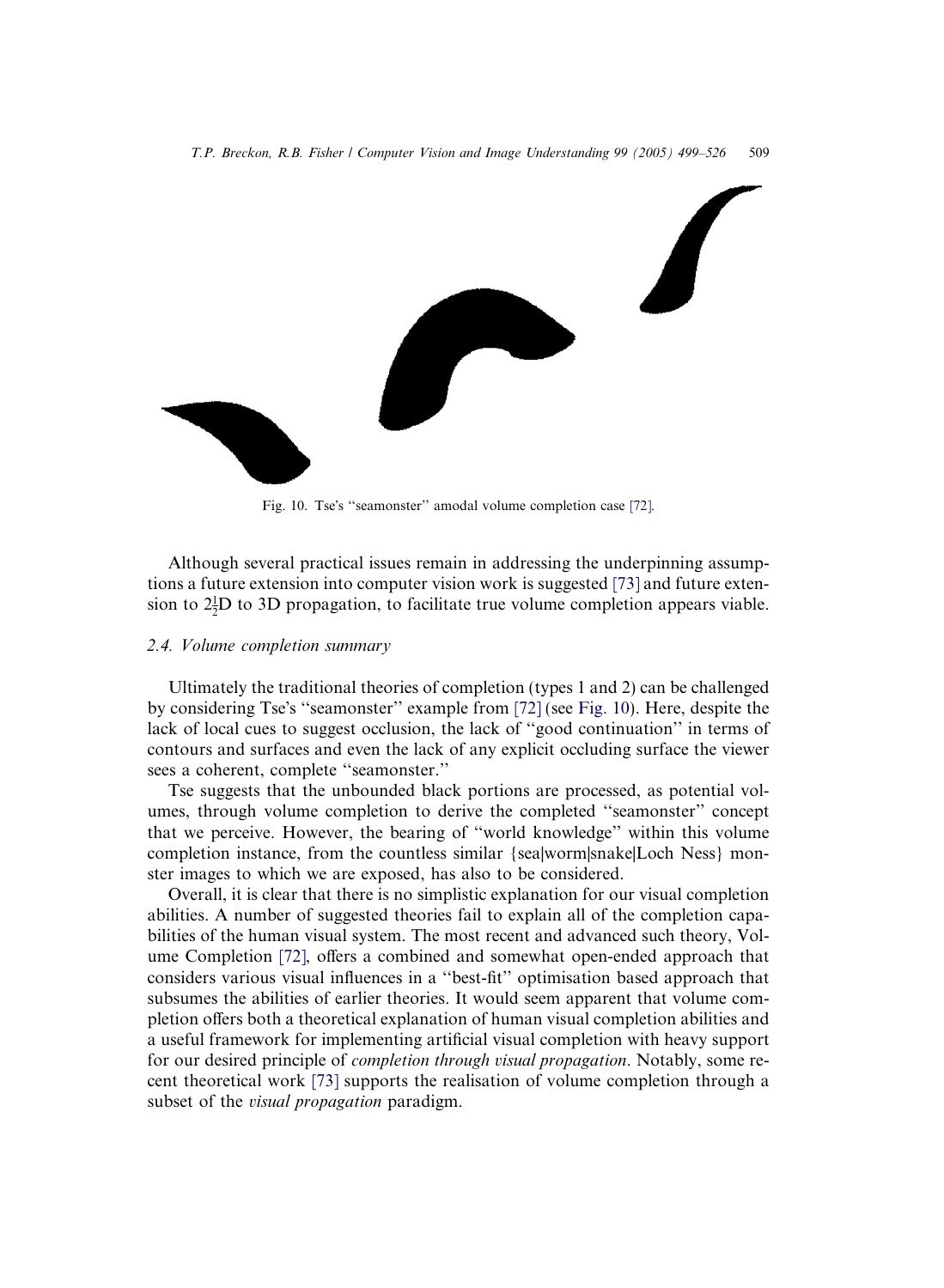#### 3. Completion in computer vision

Work in visual completion in computer vision can be thought of in two distinct but related camps. First, there are those inspired by the 2D contour and surface completion theories of [\[41\]](#page-25-0) interested in completion of 2D synthetic or photographic images. The majority of this work concerns itself with contour or pattern identification realised through a variety of techniques (e.g.  $[5,24,82,23,44,45,54]$ ) to explore both the possibilities for automated 2D completion and to some extent to test psychological visual completion theories. Here, however, we are primarily concerned with the other camp in visual completion—3D visual completion—and thus our analysis of completion work in computer vision concentrates itself here.

Work in 3D visual completion is reasonably limited within the computer vision literature. However, a number of existing techniques support the concept of visual propagation and to a limited extent some of the previous psychologically based completion theories.

#### 3.1. Occlusion resolution

In terms of tackling the limitations of  $2\frac{1}{2}D$ , there has been some initial work in the resolution of partial occlusions in range images by Fisher et al. [\[20,59,7,12\]](#page-25-0). Overall three types of occlusion are identified and considered: occlusion preserving surfaces, occlusion breaking surfaces, and occlusion breaking boundaries (see Fig. 11). This work completed occluded surfaces through the use of contour and surface relatability together with a limited aspect of ''world knowledge'' to constrain the overall completion (i.e., definition of ground and wall planes at scene limits). The technique operates by extracting contours and surfaces using segmentation and fitting techniques, extending the contours into the occluded area and then interpolating the surface between these now extended contours.



Fig. 11. Types of occlusion identified and resolved in [\[7\]](#page-24-0).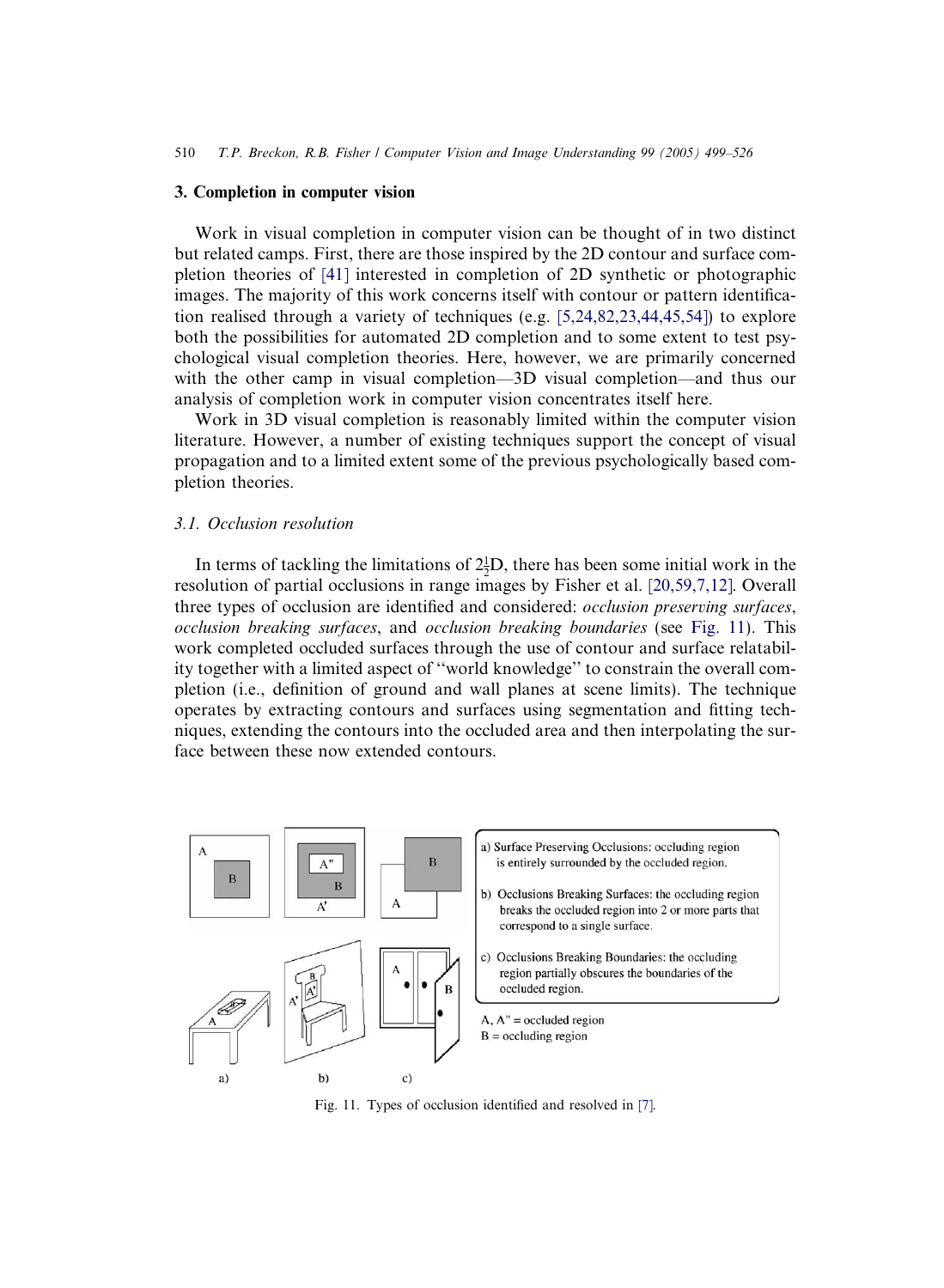In terms of visual completion theory this approach fits best with the completion paradigm put forward by Kellman and Shiplet [\[37\],](#page-25-0) itself forming a subset of the later theories on volume completion [\[72\]](#page-27-0). The more advanced of this occlusion resolution work [\[7\]](#page-24-0), considering surface completion through the use of contour relatability, falls short of considering true surface relatability in terms of multiple surface interactions and concentrates on the completion, through continuation, of uniform surface types. The limitations of [\[7\]](#page-24-0) in completing certain surfaces (due to lack of constraining information) and in fully completing scenes (i.e., from  $2\frac{1}{2}D$  to complete 3D) is acknowledged by the authors. Additionally this work considers the completion of individual surfaces in isolation rather than completing a set of multiple (possibility interacting) scene surfaces in combination. Possible constraints introduced by surface interaction are thus not available to aid completion.

In contrast to this data driven approach, related work has also been carried out using parametric shape fitting to facilitate the 3D completion of partially visible  $2\frac{1}{2}$ D cylinders and cuboids. This model based approach is utilised in [\[51,19\]](#page-26-0) with specific reference to building column completion in architectural reconstruction. The limitations in this work are that it considers the columns abstractly from the scene for the purposes of completion and completion is itself based purely on parametric completion of regular 3D shapes—a good example of generic ''world knowledge'' in terms of the volume completion paradigm.

# 3.2.  $2\frac{1}{2}D$  to 3D reconstruction

Completion work in architectural reconstruction has also been carried out using structure and motion as a source for the initial  $2\frac{1}{2}D$  representation [\[15,14\]](#page-24-0). This work uses a model fitting based approach together with a high level of ''world knowledge,'' specific both to architecture in general and to the classical/Gothic architectural styles considered. Both synthetic buildings and building completions are constructed through the utilisation of Bayesian priors for architectural scenes and a model fit of the structure from the motion image sequence.

The probability priors for model fitting to the video sequence fall into four categories: primitive usage (e.g., window, door frequency), shape (e.g., specific architectural styles such as narrow Gothic windows), texture parameters (e.g., windows are often dark with intersecting vertical/horizontal bars), and image likelihood (i.e., the likelihood of the images given a complete specification of the model) [\[15\].](#page-24-0) The primitive and shape priors are based upon both architectural rules, observations and practical considerations whilst the texture priors are learnt from a set of example images. Model fitting is achieved by obtaining a *maximum a posteriori* (MAP) set of model parameters. In the latter work [\[14\]](#page-24-0), this is augmented with spatial organisation prior to allow the generation of building completions and synthetic buildings using a Markov Chain Monte Carlo (MCMC) algorithm with the initial building model as a seed. An example of this approach applied to the Downing Library, Cambridge, is shown in [Fig. 12](#page-13-0).

The overall result is a textured geometric model based representation of a given building at the level of defined geometric and architectural primitives (e.g., walls, doors, windows, columns, etc.). In terms of perceptual completion, this work relies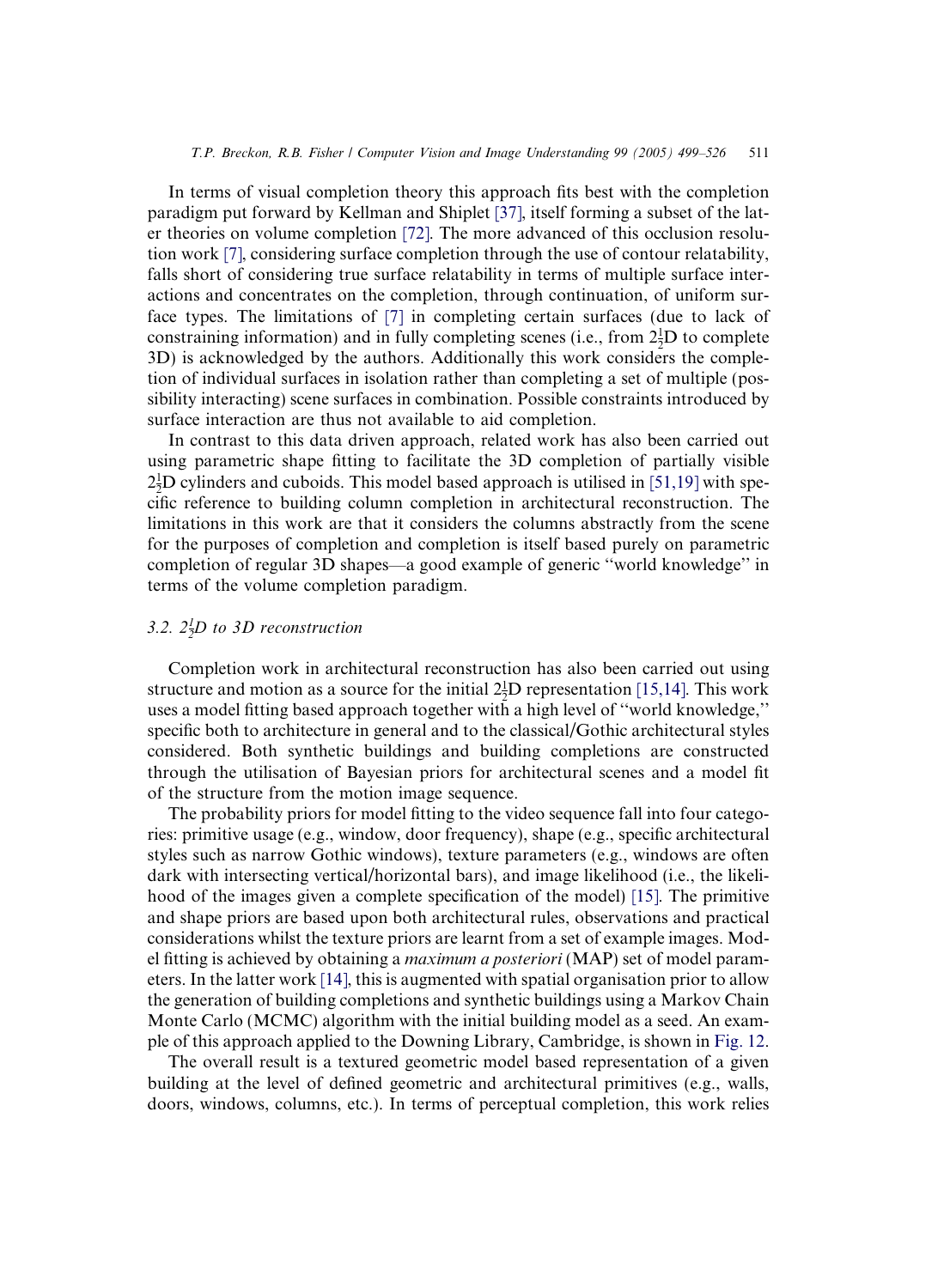<span id="page-13-0"></span>

Fig. 12.  $2\frac{1}{2}D$  to 3D reconstruction using MCMC.

heavily on the concept of ''world knowledge'' for success, both general (i.e., geometric models) and specific (i.e., architectural), but does follow the arguments put forward for visual propagation and plausible completion—in this case both embodied in a probability distribution.

Overall this work offers a successful model based, heavily knowledge-dependant approach to completion specific to the domain of architecture with structure from motion as its primary source of 3D information. It does, however, also support the idea of probability based plausible completion where a number of different completions are possible (cf. fuzzy completion [\[75\]\)](#page-27-0).

# 3.3.  $2^1/D$  completion

In a variant on other work in this field [\[68\]](#page-26-0) considers the completion of  $2^1_2D$  depth maps from sparse range data based on corresponding intensity image similarity. This relatively successful technique relies on having valid intensity data for the scene regions where depth is not explicitly known and thus uses a method akin to the texture synthesis of Efros [\[16\]](#page-24-0) to infer depth based on the intensity similarity of localised regions to those where both intensity and depth are known. Markov random fields are used to capture the relationship between intensity and depth over localised regions neighbouring an unknown depth value and the unknown depth value then is inferred from this model in a deterministic fashion. Depth values are synthesised one value at a time (following the texture based method of Efros [\[16\]\)](#page-24-0) and are constrained, by neighbourhood localisation, to be similar to some region close to their location.

An example of this technique is shown in [Fig. 13](#page-14-0) where from left to right we see complete intensity knowledge of the scene, partial depth knowledge, and the resulting completion of the depth map compared against the ground truth. Apart from a few minor errors around the top of the main foreground object we see a successfully completed depth map based on intensity similarity.

In relation to volume completion, this work follows the concept of visual propagation but relies on at least partial knowledge of the entire scene (i.e., intensity) from which only  $2\frac{1}{2}D$  rather than 3D scene knowledge is derived. By contrast the problem posed by volume completion contains no explicit knowledge of the areas of the scene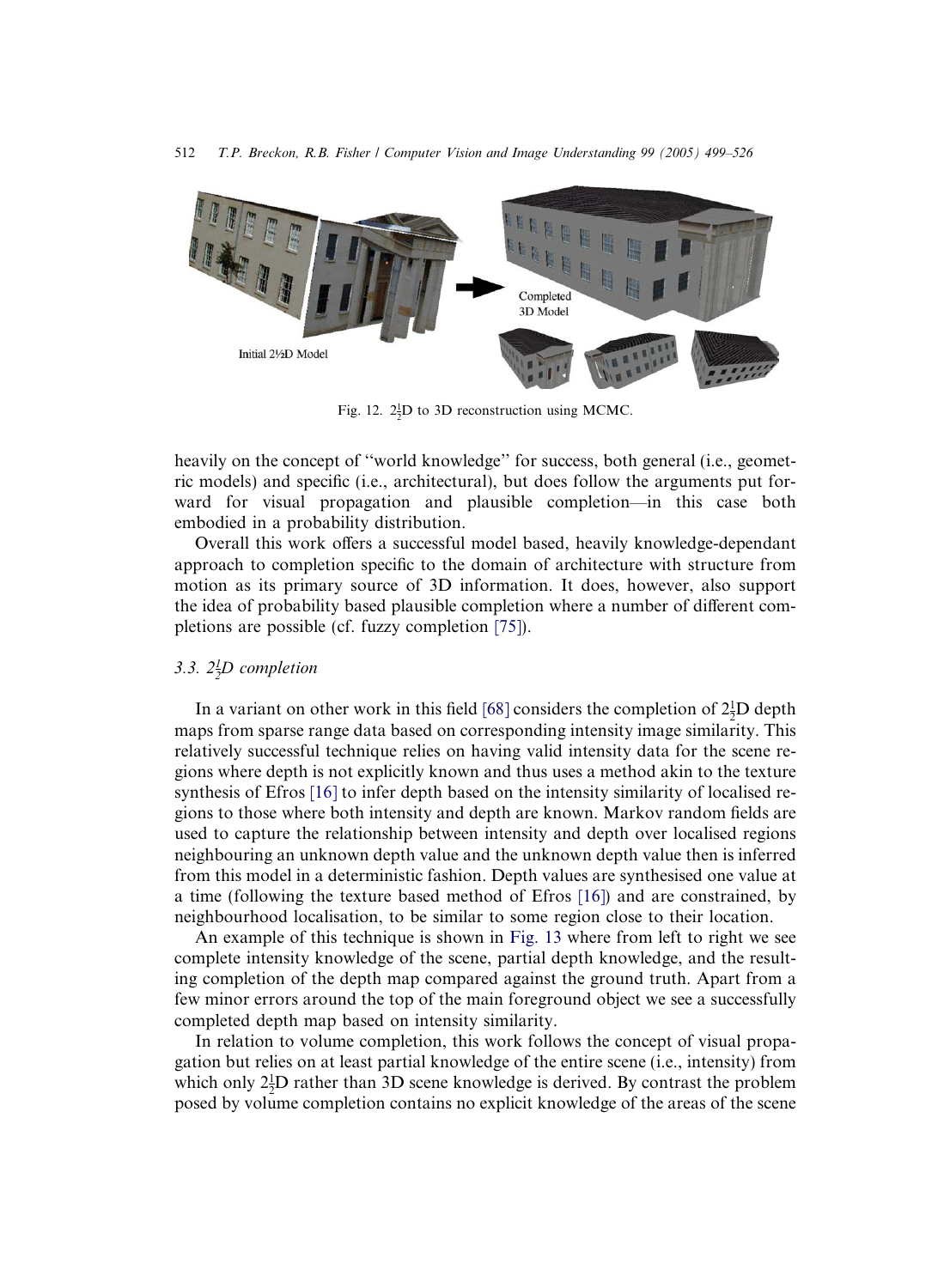<span id="page-14-0"></span>

Fig. 13.  $2\frac{1}{2}D$  completion of sparse depth maps [\[68\].](#page-26-0)

to be completed (or synthesised) but instead relies on knowledge that can be inferred from the visible scene portions (i.e., implicit knowledge).

Additional work in  $2\frac{1}{2}D$  completion has also been considered in the construction of solid models from 2D sketches [\[80\]](#page-27-0). In this work, the frontal geometry of the 2D sketch' (i.e.,  $2\frac{1}{2}D$  contour sketch) is initially derived from 2D using the techniques of [\[79\]](#page-27-0). Completion is then performed using geometric face and vertex addition through a method of greedy hypothesis construction and selection. In addition, special-case symmetry based completion based on [\[79\]](#page-27-0) is also considered. This work is, however, limited in its purely geometric view of completion and currently only offers completion of simple 2D geometric sketches consisting of straight lines with right-angled intersections (i.e., block-type objects). Additionally, it assumes that the object has been sketched from the ''most informative viewpoint'' (i.e., no hidden portions exist that cannot be geometrically inferred from the visible portion) and that the sketch represents a singularly connected object (i.e., no frontal occlusion or multiple object consideration).

In terms of volume completion it most closely follows the surface and contour based completion paradigm of [\[37\]](#page-25-0) although also exhibits the use of ''world knowledge'' through its use of geometric constraint. To some limited extent an awareness of ''geometric volume'' is also shown in terms of inferring hidden vertex junctions and faces to create a fully constrained solid object. However, in summary this work only offers very limited aspects of generalised volume completion due its reliance on the geometric properties, and hence the possible geometric 'good continuation,' of the objects it considers.

### 3.4. 3D surface filling

The topic of 3D surface filling from within the 3D modelling domain is another area related to visual completion. Here, the problem of hole filling in automated model acquisition relates directly to the idea of plausible completion.

Work in this area is fairly advanced and was notably used on the Michelangelo project—a complete 3D reconstruction of Digital Michelangelo's David [\[11\]](#page-24-0). This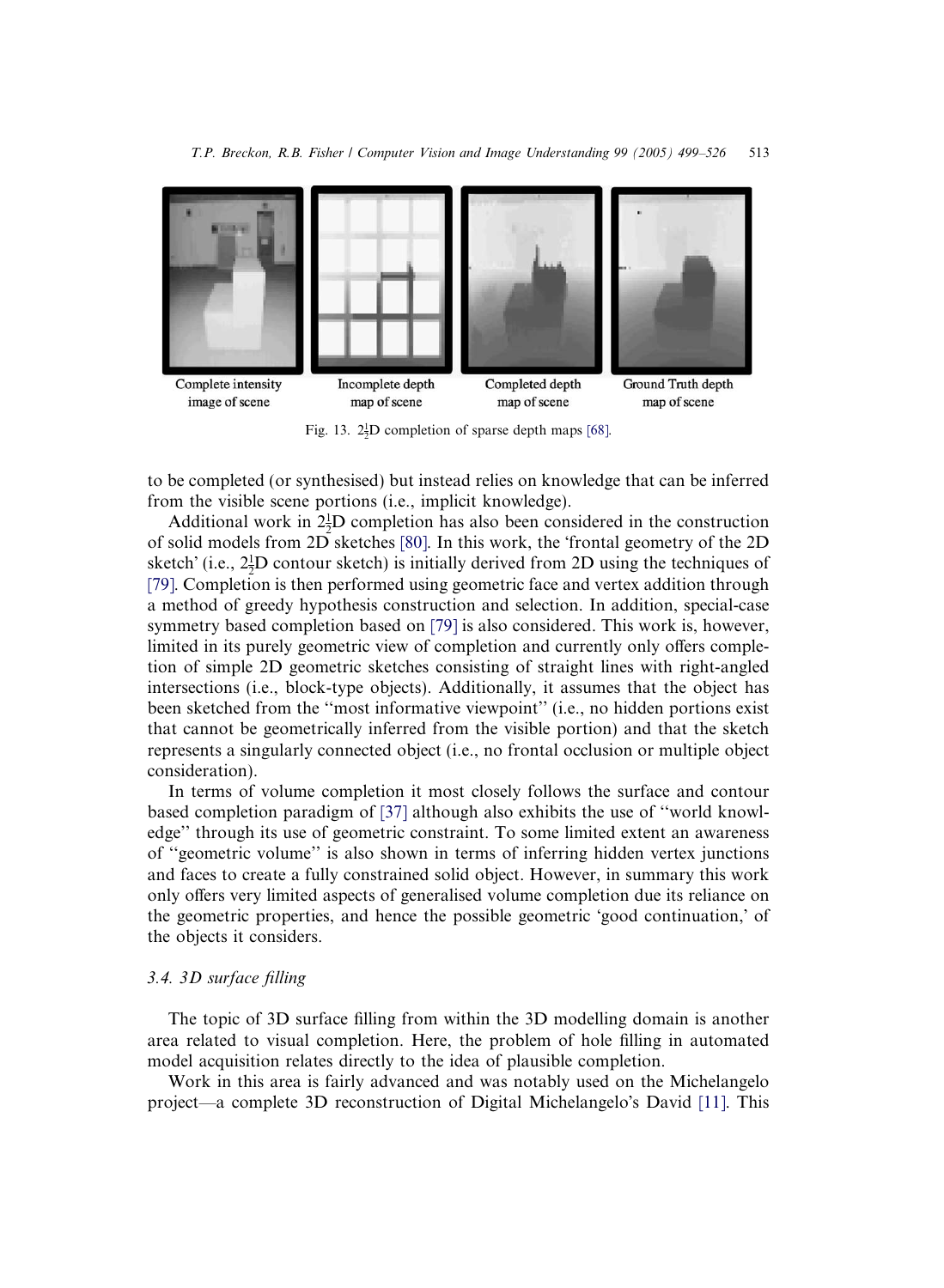#### 514 T.P. Breckon, R.B. Fisher / Computer Vision and Image Understanding 99 (2005) 499–526

work concentrates on the merging of surfaces through diffusion between opposing edges of a surface hole or missing volume. The zero set, with respect to a pre-determined distance field, then forms a surface approximation over the diffused region. This work follows on from earlier mesh based reconstruction techniques [\[10\]](#page-24-0) that used a similar method of blending distance functions together with space-carving based on a priori knowledge for the line of sight between the laser scanner and visible surfaces. Additionally there is a considerable body of work using regular mesh construction or point cloud interpolation for surface filling (e.g., [\[6,2,13\]](#page-24-0)). These techniques primarily concentrate on the surface reconstruction and perform surface filling almost as an implicit by-product of this process—"Reconstruct this surface— if a section is missing then just 'fill over it.'' By contrast, Curless/Davis [\[10,11\]](#page-24-0) and Sagawa [\[55\]](#page-26-0) treat surface filling as an explicit post-process to initial surface reconstruction—''This section can be reconstructed but this section cannot therefore re-process it separately.'' This distinction is important in terms of considering scene evidence or world knowledge for surface completion although whether visual completion naturally occurs as part of a general scene interpretation or as a separate visual process remains an open question in the study of human visual completion. In general, a good overview of previous work in this area is given in the review by Davis et al. [\[11\]](#page-24-0).

More recent work in this area [\[55\]](#page-26-0) extends [\[11\]](#page-24-0) by using a pre-processing technique to correct inconsistencies in the signed distance field used for surface reconstruction, resulting in hole filling success in previously difficult cases. This method performs correction by propagating a localised consensus from neighbouring voxels into inconsistent regions giving support to our concept of visual propagation from work in this area. Subsequent work on this area, specifically on polygon models [\[43,65,33\]](#page-25-0), facilitates smooth surface completion via similar propagation based techniques.

Whilst this set of techniques is well suited to the continuous completion of holes within existing surfaces, it is less suited to the completion of large 3D enclosures because it inherently pursues a smooth surface completion over the void within the surface regardless of localised surface texture or surrounding contour completion constraints. As such it is not suited to instances where plausible completion may be bounded by existing contour or similarity constraints and surface data may be very sparse as shown in [Figs. 14\(](#page-16-0)a) and (b). In fact, the authors of [\[11\]](#page-24-0) cite greater control over surface shape with respect to constraining factors (user specified or otherwise) as an area for future work.

In general, this work supports generalised visual propagation in terms of ''smooth'' surface shape completion through a propagation process akin to surface relatability (Kellman Shipley [\[37\]](#page-25-0)) as a subset of wider volume completion (Tse [\[72\]](#page-27-0)). However, as shown in [Fig. 14](#page-16-0) it falls short of the desired plausible completion criteria previously identified.

#### 3.5. Completion using symmetry

Symmetry occurs frequently within both natural and built environments or objects and is thought to feature heavily in human visual recognition [\[81\]](#page-27-0). It thus appears a natural choice for use in the visual completion of occluded objects [\[85\]](#page-27-0).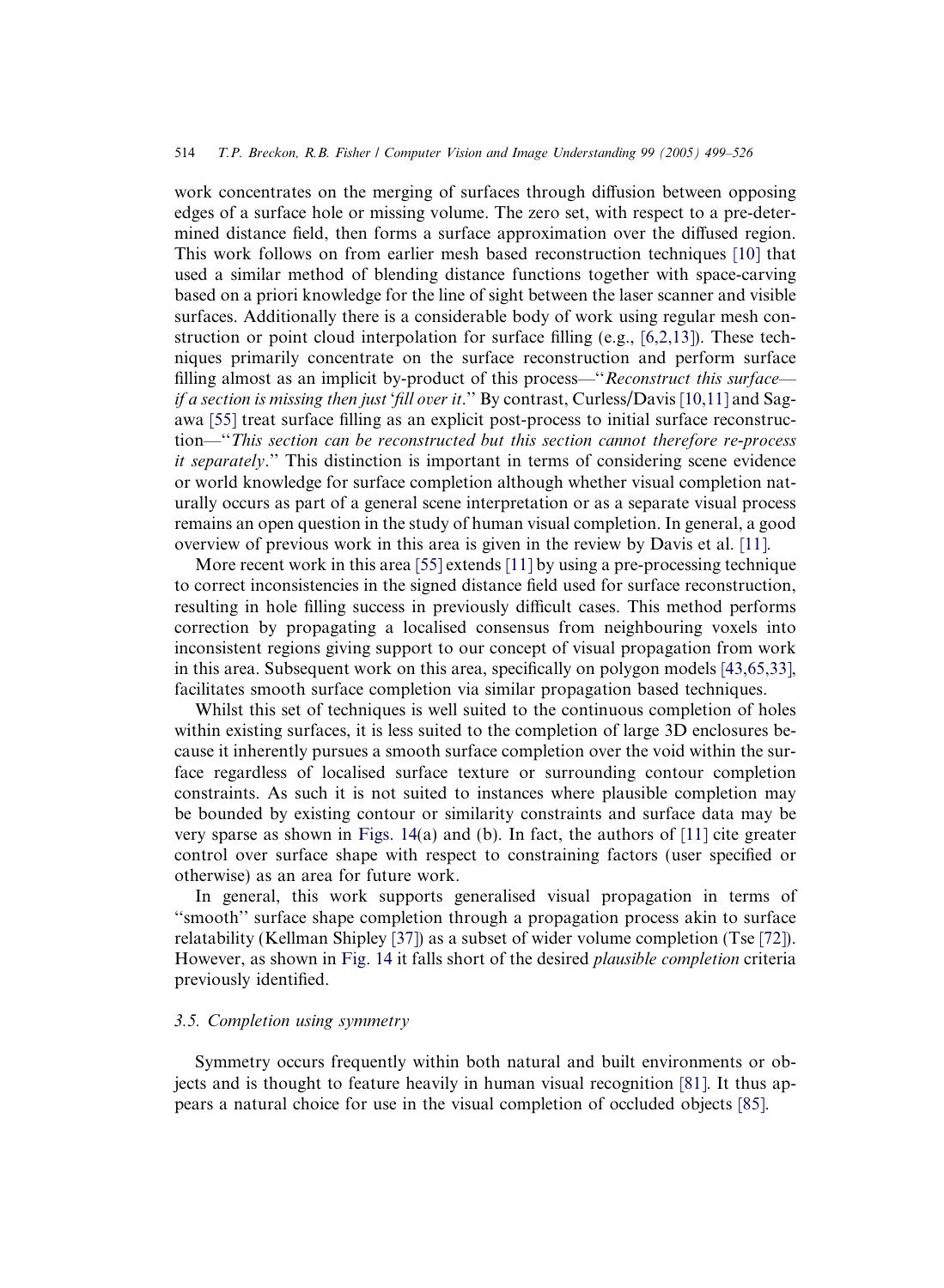<span id="page-16-0"></span>

Fig. 14. Examples of 3D surface filling from [\[11\].](#page-24-0)

However, whilst the symmetry properties of isolated 3D objects and 2D shapes are relatively easy to obtain and reason with (e.g. [\[85,67,60\]](#page-27-0)), the identification of consistent sets of localised symmetries in a complex 3D scene remains a difficult problem [\[22\]](#page-25-0) (e.g., finding the symmetrical components in [Fig. 1B](#page-1-0)). This problem is made increasingly difficult when dealing in  $2\frac{1}{2}D$  to 3D completion where the goal is to identify potential axes of symmetry based on limited knowledge of the object (i.e., potentially only one side of the symmetrical axis in some cases).

Work in detecting symmetry in isolated 2D objects is well established [\[85\]](#page-27-0) and has thus been used for visual completion where necessary based on the idea of a continuous symmetry measure [\[84,86\]](#page-27-0). This extends the idea of symmetry from a discrete feature (i.e., Is symmetric? yes/no) to consider symmetry as a continuous measure of the minimum effort required to turn a shape into a symmetric shape.

Some work in this area has been extended to consider detecting 3D symmetry from simple 2D geometric sketches [\[79\]](#page-27-0). This work has been further extended to consider 3D completion of these objects [\[80\],](#page-27-0) but suffers from a number of limitations notably its reliance on the simple geometric nature of the sketches it successfully completes and possible ambiguity in interpreting the initial 2D representation (cf.,  $2\frac{1}{2}D$  completion). Furthermore, this work is also limited by its consideration of ob $z_2$ D completion). The intermole, this work is also jects that are noiseless, isolated, and unoccluded.

From the literature, work on symmetry in real 3D data appears limited to identify symmetry axes and the recognition of objects based on their symmetric properties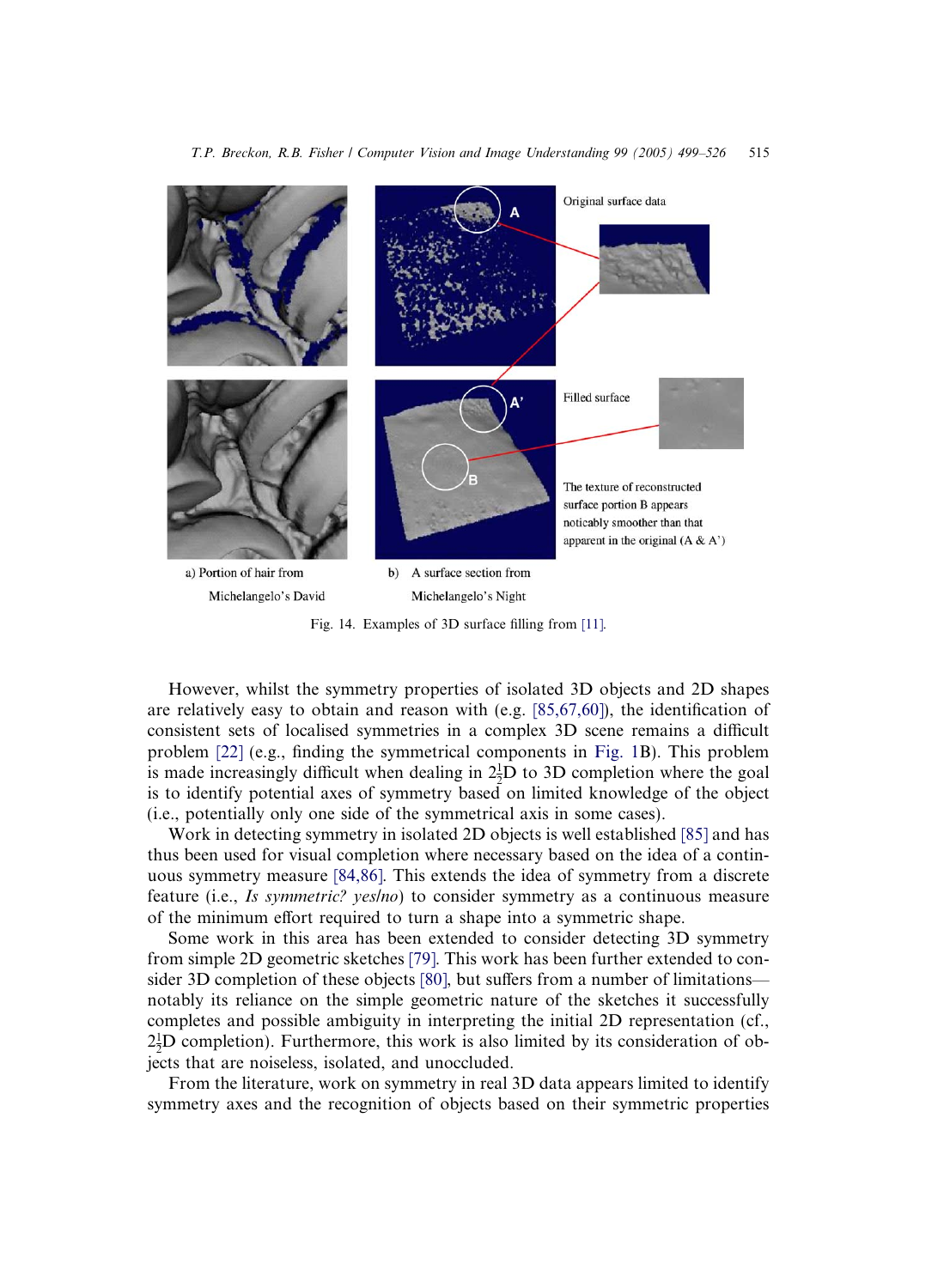[\[21,67\].](#page-25-0) This work is again limited to isolated objects rather than the more general case of identifying local object symmetries in a larger scene. A body of work is however present in identifying localised symmetry in isolated objects following from similar work in 2D [\[64\].](#page-26-0) Work is also available for detecting symmetries in multiple 2D object scenes based on edge detection and matching [\[52\].](#page-26-0) Again, this work is limited to simple scenes without consideration of the general effects of noise or occlusion on the process.

A potential solution to this difficult problem, posed by  $2\frac{1}{2}D$  localised symmetry identification, could involve either the segmentation of individual scene objects prior to symmetry analysis, or some kind of (possibly exhaustive) search for subsets of data satisfying local symmetry constraints for a given axis. It would appear this problem remains largely unsolved for more complex 3D scenes such as those of [Fig. 1](#page-1-0)B. However, an extension to the approaches of [\[64,52\],](#page-26-0) perhaps utilising the continuous symmetry measure of [\[86\]](#page-27-0) together with common 3D feature extraction techniques may offer a viable future solution in this area.

Despite these problems the use of symmetry, within the context of volume completion, can be seen most clearly as an example of completion through world knowledge (e.g., [Fig. 3B](#page-3-0)) and as such would probably only form a small part, possibly through constraint, to a more general solution in this area. After all, few objects or scenes (especially in the natural world) are perfectly symmetric.

# 3.6. Completing surfaces from contours

Given that, based on earlier completion work [\[7\]](#page-24-0), contours can be interpolated into occluded scene regions the derivation of surfaces from these contours needs to be itself considered as an aspect of volume completion.

A considerable portion of work in this area has been carried out with regard to 2D imaging and the 3D interpretation of 2D line drawings [\[79\]](#page-27-0) or line structure extracted from a 2D images (cf. early work [\[3\]](#page-24-0)). More recent work in this area uses contour identification and matching/tracking over a set of 2D images to recreate the underlying 3D structure (e.g. [\[9,74,89,61,56\]\)](#page-24-0). Similarly, shape from silhouette work has also been carried out by a number of researchers (e.g. [\[42,17\]](#page-25-0)), where a series of silhouettes of an object, as opposed to image contours, are used to estimate 3D surface information. Generally, both techniques operate by considering the edge contours of an object over multiple views (image contours or silhouettes) from differing object rotations or camera positions. The inter-view relationships (a priori or derived) together with the relative feature placement in each view allows the derivation of 3D surface shape. Overall work in this area is now a well-established branch of 2D to 3D vision and a subset of the more general idea of tracking generic image features (be they lines, corners, blobs, etc.) over a set of images to recover 3D structural information [\[26\].](#page-25-0) The problem solved here is, however, subtly different from that posed in completing 3D surfaces from contours.

In our completion scenario, we have explicit knowledge of the  $2\frac{1}{2}D$  contours from which likely completions into unknown scene portions can be estimated—unlike approaches based on 2D line drawings. Thus, we have explicit 3D knowledge of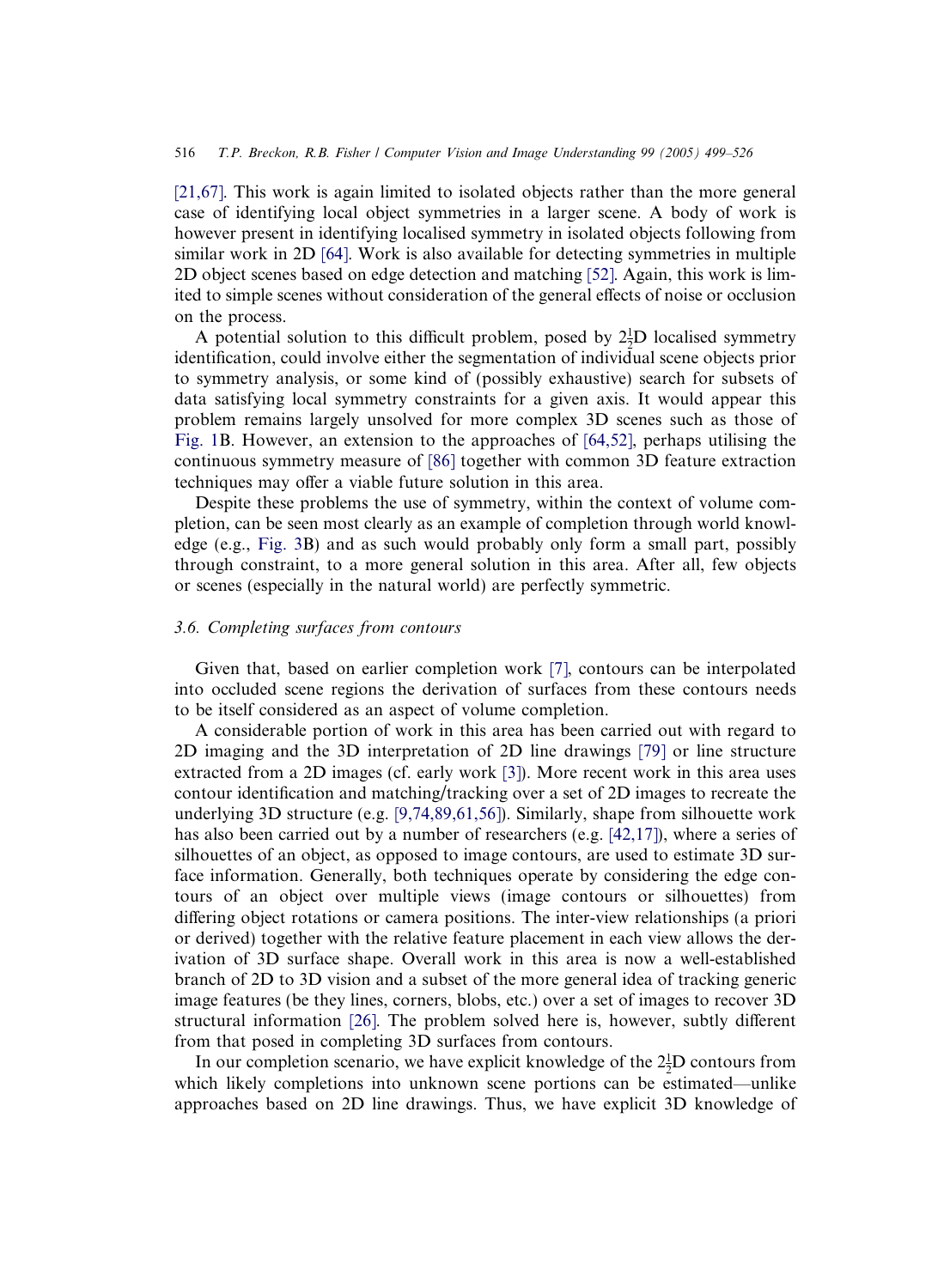<span id="page-18-0"></span>

Fig. 15. Branching in surface from contour reconstruction.

our contours but not the surfaces which they bound. This is quite a unique reconstruction situation. If we were reconstructing a scene from a range scanner or multiple view vision, we would have both evidence of the contours and similarly of the surfaces they bound as both would be present in the intensity/range image(s)<sup>5</sup> [\[22\]](#page-25-0). Here, we have a set of contours, or possible contours, evidence of surfaces in the visible portion of the scene (for possible continuation criterion, cf. Kellman and Shipley [\[37\]](#page-25-0)) and no explicit knowledge of surfaces in the scene portion we wish to complete. Work in reconstruction problems of this kind is present in two different sub-fields of 3D vision—reconstructing surfaces from contour slices on an object (common to 3D medical MRI type vision) and in reconstructing surfaces from sparse 3D structure (common in feature based sparse stereo techniques).

#### 3.6.1. Surfaces from contour slices

Looking first at reconstructing surfaces from contour slices, or more formally a set of regularly spaced concentric surface contours, a body of early work exists based on triangulation of surfaces between contours by Keppel [\[38\]](#page-25-0). A good overview of this work, including later extensions to consider the problems of branching between contour layers (see Fig. 15), is given in [\[31\].](#page-25-0) This work concentrates on finding the minimum cost triangulation between two contours with respect to a defined cost metric (e.g., minimum surface area or enclosed volume) using triangulated tiling. Essentially tackling this problem involves two important and inter-related sub-problems:

- The correspondence problem: common to many aspects of computer vision problems but here concerned with which points on each contour should be connected as triangular mesh vertices to provide an error free and realistic surface representation.
- The branching problem: should slices contain several contours (e.g., Fig. 15), how to solve the M to N contour correspondence problem to provide a realistic surface representation ( $M \neq N$ ; N,  $M > N$ ).

<sup>&</sup>lt;sup>5</sup> Surface presence is implied by the presence of surface range data for range images whilst the absence of detected contours together with possible intensity similarities or gradients imply the same for intensity images.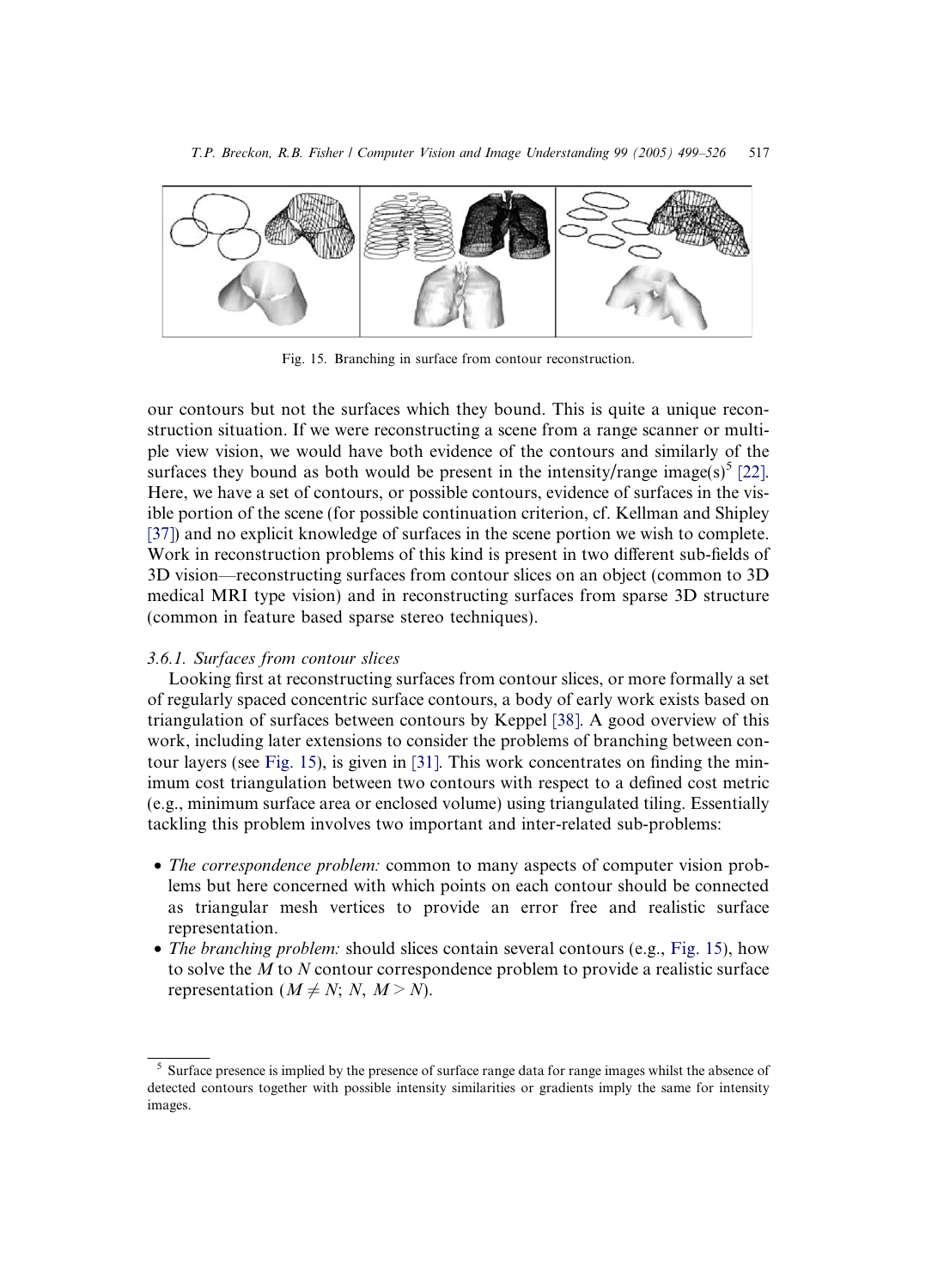#### 518 T.P. Breckon, R.B. Fisher / Computer Vision and Image Understanding 99 (2005) 499–526

Unfortunately these sub-problems cannot be solved uniquely and consequently several methods of solution have been proposed with a varying degrees of success (for an overview see [\[31,48\]](#page-25-0)). Although well suited to surface reconstruction between similar contours many approaches begin to fail when contour shape or branching varies greatly between slices resulting in erroneous surface triangulation [\[48\].](#page-26-0) However, some recent improvements to triangulation based techniques have attempted to tackle these problems by assuming the underlying shape follows an assumed definition of natural topology (cf. world knowledge) to successfully overcome the unnatural branching constructions produced from earlier work in this area [\[8\]](#page-24-0).

Some more recent work in this area considers the use of Euclidean distance fields as an alternative method of solution [\[32,40\]](#page-25-0). Work by Jones [\[32\]](#page-25-0) encloses the contour slices within a volume and uses distance fields to calculate the distance from every point within the volume (voxel) to the closest contour point. From this an isosurfacing approach can be used to hypothesize a surface while still maintaining the original contour slices. This technique operates by circumnavigating the explicit correspondence and branching problems by considering the surface space as a distance field. It is shown to work well on both practical medical imaging problems and on known 'difficult' problems, from literature in this area, beyond those of earlier approaches in the field [\[32\]](#page-25-0). However, as the author states this technique is currently limited to use on closed contours and non-intersecting contours (within the slices).

Related and later work by Klein et al. [\[57,39,40\]](#page-26-0) also made use of distance fields as a basis for a similar solution to this problem. In this work [\[40\]](#page-25-0), the distance field is used to find a medial contour, a half-way contour between two slices, based on summing the adjacent distance fields at every point and locating the zero crossings (where the dominance of a given distance field changes). Once this medial contour between two contour slices has been found, the approach can then be applied recursively considering this previously derived medial contour as a new contour slice itself. This can be repeated until the desired level of contour density has been achieved—up to that of a dense range image if required. From this now simplified problem, in terms of the correspondence and branching issues, a polygonised mesh can be constructed using any of the wealth of suitable techniques available for mesh construction over a dense point cloud [\[47,18,27,2,13\]](#page-26-0). However, this technique can result in an overly complex triangulation and [\[40\]](#page-25-0) simultaneously presents a fast simplification algorithm based on the calculated distance fields used for surface construction as a solution to this problem. In addition, numerous techniques for general mesh simplification exist within the literature based on augmentations to common mesh construction algorithms [\[47,18,27\].](#page-26-0)

Overall this technique appears to work well on example problems and, although not explicitly mentioned, appears not to suffer from the complete contour constraint of the earlier work by Jones and Chen [\[32\].](#page-25-0) As such it offers a viable method for surface reconstruction from contours for use as an aspect of volume completion. Augmentations to the process may also allow the reconstruction to be tailored to incorporate other volume completion aspects as detailed previously.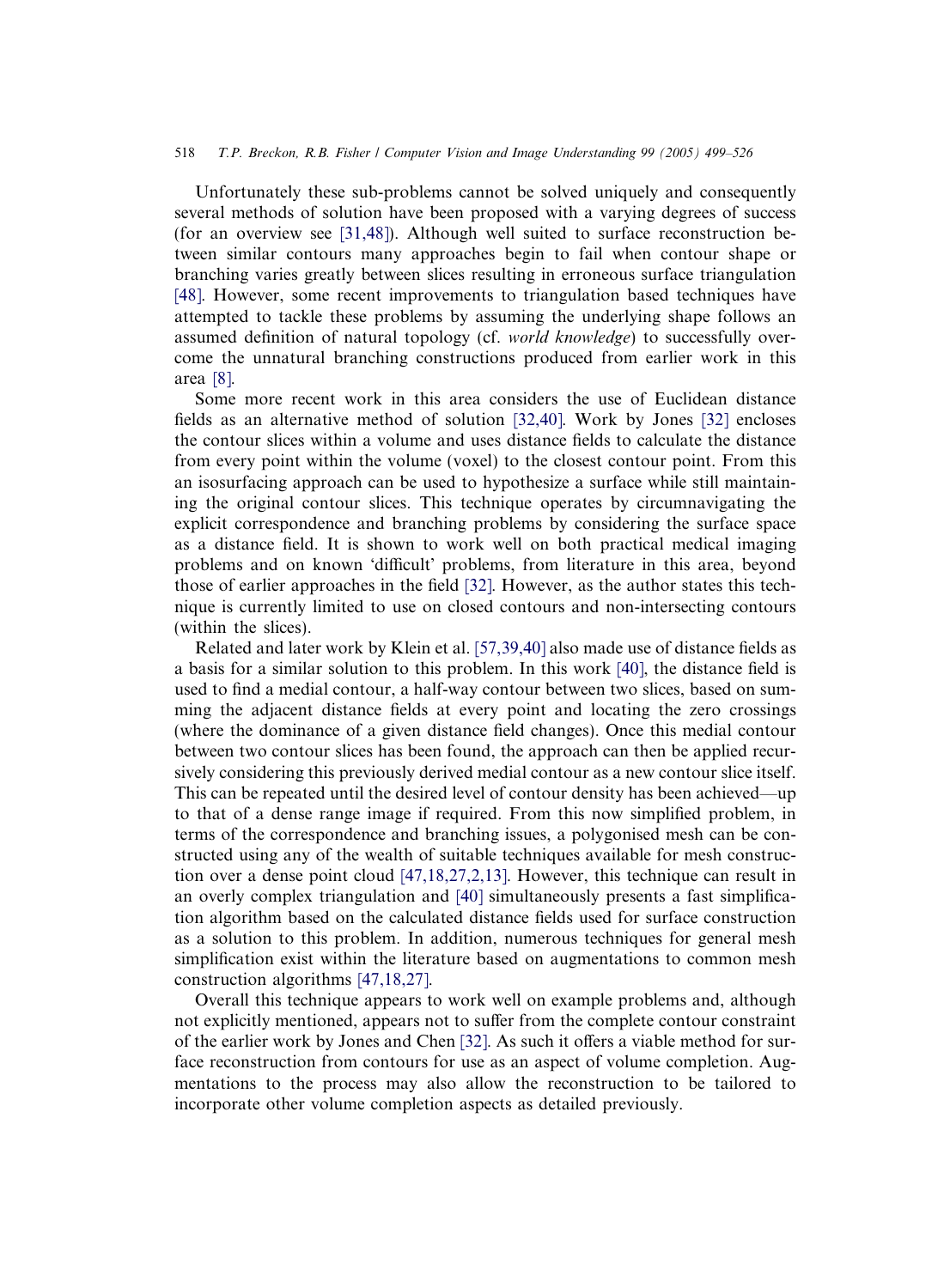#### 3.6.2. Surfaces from sparse data

Surface reconstruction from contour slices can be thought of as a specific case of the more general problem of reconstruction from disparate points [\[32\]—](#page-25-0)reconstruction from sparse data. Work in this area is primarily motivated from the interpretation of data from sparse stereo capture and generally involves 3D reconstruction from a set of sparse features (e.g., points, lines, and corners) whose presence and relative position are scene dependent [\[18\].](#page-25-0)

A number of approaches in this area concern themselves with surface fitting to sparse data points using methods analogous to those used in range data segmentation to fit surfaces and feature descriptors to sparse 3D data (e.g. [\[28,25,63\]](#page-25-0)). In [\[25\]](#page-25-0), constraints are used to extend the common surface fitting approach to impose good surface continuity in the resulting surface model. Such constraints can be considered similar to those proposed by Kellman and Shipley [\[37\]](#page-25-0) with respect to visual completion and hence an extension of this work into the area of visual completion may be possible. However, as later stated by one of the authors [\[63\]](#page-26-0), this work is limited to fitting surfaces and identifying features in 3D data in which "surface and curvature discontinuities are explicitly preserved." Thus although dealing with sparse range data this technique is performing a task closer to advanced surface interpolation, through the use of additional constraints, rather than that of 3D completion as we are considering here. As such this work is functionally limited to  $2^1/D$  surface interpolation—a common paradigm for realising complete  $2\frac{1}{2}$ D scenes from sparse stereo techniques [\[18\]](#page-25-0).

Another approach is that of 3D model construction from sparse stereo capture. Recent work in constructing 3D models from sparse 3D data [\[49\]](#page-26-0) has utilised triangulation on sparse data sets obtained using structure-from-motion over a sequence of 2D images. In this work, sparse corner and edge features were used as primes for the construction of a triangular mesh to describe the surfaces of the scene. Visibility constraints, encoding the visibility of features from a given viewpoints, are used to constrain the construction of the mesh towards a model globally consistent with structural data gathered across all viewpoints. This technique relies on useful constraining features being present in multiple images (i.e., not consistently occluded or hidden) and being present at the surface intersections and edges in order to guide the triangulation.

In terms of completing entirely unknown 3D enclosures, through volume completion, these luxuries of constraining knowledge are not explicitly available and may have to be inferred from visible scene portions prior to application of a technique such as this. An alternative would be to extend the principle of this technique, through iterative constraint optimisation, to consider more general constraints. Probabilistic inferences rather than absolute positional constraints could possibly be used to guide the reconstruction towards the most probable representation of an unknown scene portion (cf. fuzzy completion [\[75\]\)](#page-27-0).

Overall, despite the clear parallels to general 3D completion, work on both surface from contour and sparse data completion techniques relies on the presence of constraining information not present in our stated  $2\frac{1}{2}D$  to 3D completion problem. As such they focus on completion through good continuation of contours and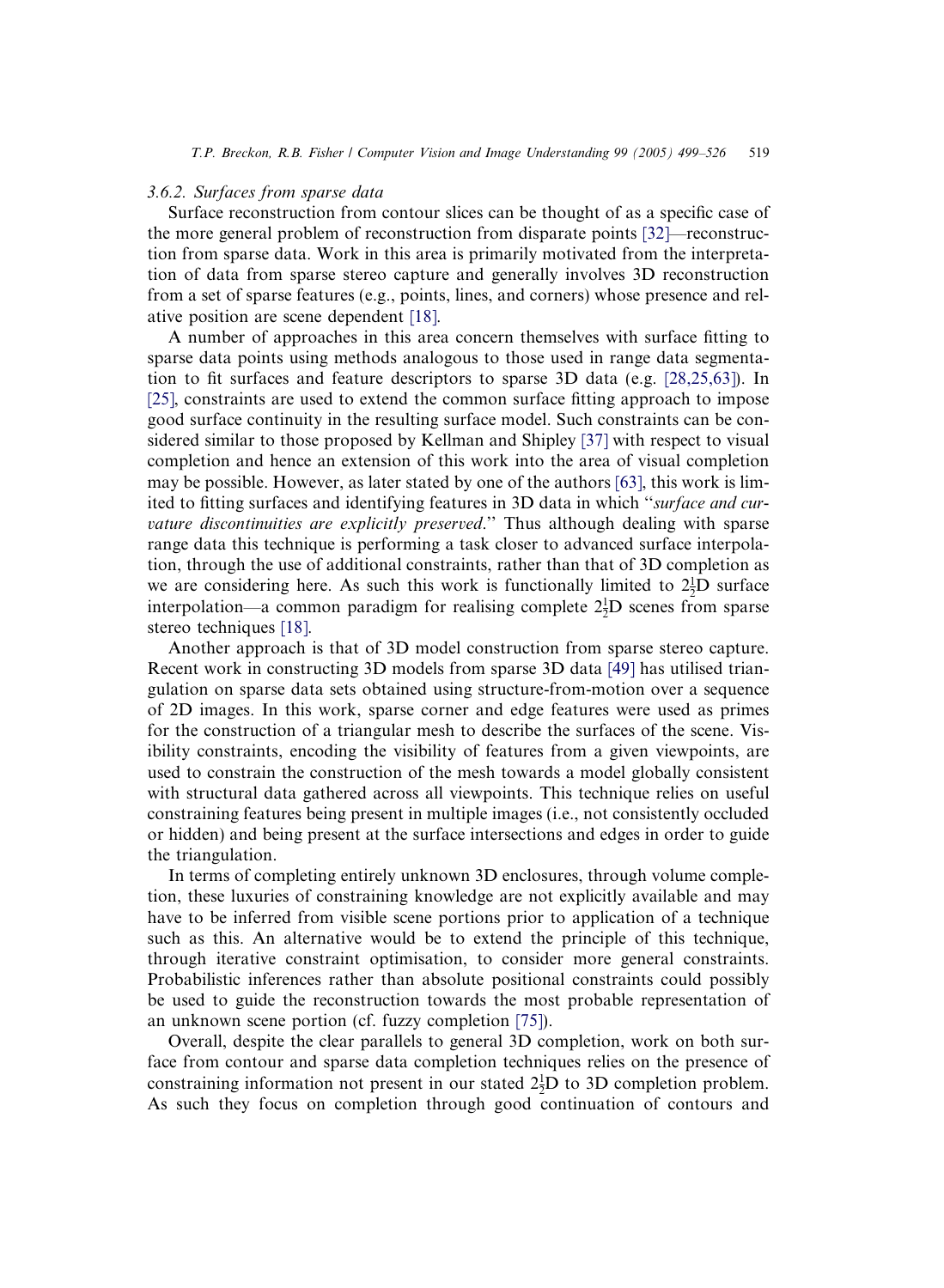surfaces—hence following the local view of completion shown by Tse [\[72\]](#page-27-0) to be inadequate to many 3D completion cases. However, despite this limitation, this approach may offer a viable completion aspect into the wider volume completion framework from which the additional constraint, required here for success, can otherwise be derived.

#### 4. Summary

Our examination and contrast of 3D completion in both perceptual psychology and computer vision show us that completion is approached very differently in each discipline but still a vein of commonality, in terms of usable visual attributes, can be seen running through both.

Perceptual psychology offers us several explanations for human visual completion. The most recent and advanced in terms of 3D completion is that of Volume Completion proposed by Tse [\[72\].](#page-27-0) Volume Completion is a combined and open-ended approach to complete 3D enclosures utilising contour and surface relatability, volume mergability, world knowledge, and pattern completion. The volume completion concept asserts that every surface has an associated volume and hence volume completion subsumes earlier surface based completion (Kellman and Shipley [\[37\]](#page-25-0)) as a special case. Tse goes on to suggest that the volume completion process is a relaxation into a best-fit between given constraints and that completion processes are in general inherently probabilistic.

Tse's work is supported by both experimental evidence [\[71\]](#page-26-0) and work by others in the field—notably in the work of van Lier et al. [\[75\]](#page-27-0) with his suggestion, and supporting experimental evidence, for plausible completion through probabilistic fuzzy completion.' Further work by Tse [\[73\]](#page-27-0) goes on to highlight the importance of contours and surfaces in volume completion and proposes a visual propagation technique as an explanatory theory for this area.

We have examined primarily 3D completion work in computer vision although a body of work in 2D similarly exists. Work explicitly in  $2\frac{1}{2}D$  to 3D completion of range images is limited to completion of partially occluded surfaces and this work is itself limited to well-posed and isolated instances of this completion task [\[12,7,19\]](#page-24-0). Similar work exists in 3D building reconstruction and completion using  $2\frac{1}{2}D$  structure from motion data and a probabilistic model of building features and textures [\[14\].](#page-24-0) This work is itself limited to the domain of architecture and both rely heavily upon aspects of ''world knowledge'' either specific to this domain [\[14\]](#page-24-0) or more generally to geometric shape conformity [\[12,7,51\]](#page-24-0). Related work has also been carried out on  $2\frac{1}{2}D$  depth map completion based on having at least partial knowledge (i.e., intensity) of areas to be completed [\[68\]](#page-26-0) and similarly in completing  $2\frac{1}{2}D$  sketches of simple geometric constructions [\[80\].](#page-27-0) Here again we see a reliance upon knowledge not readily available within the confines of the generalised volume completion problem although both offer a useful insight into achievable goals when we allow the propagation process to be closely governed by either specific scene knowledge [\[68\]](#page-26-0) or geometric constraint [\[80\].](#page-27-0)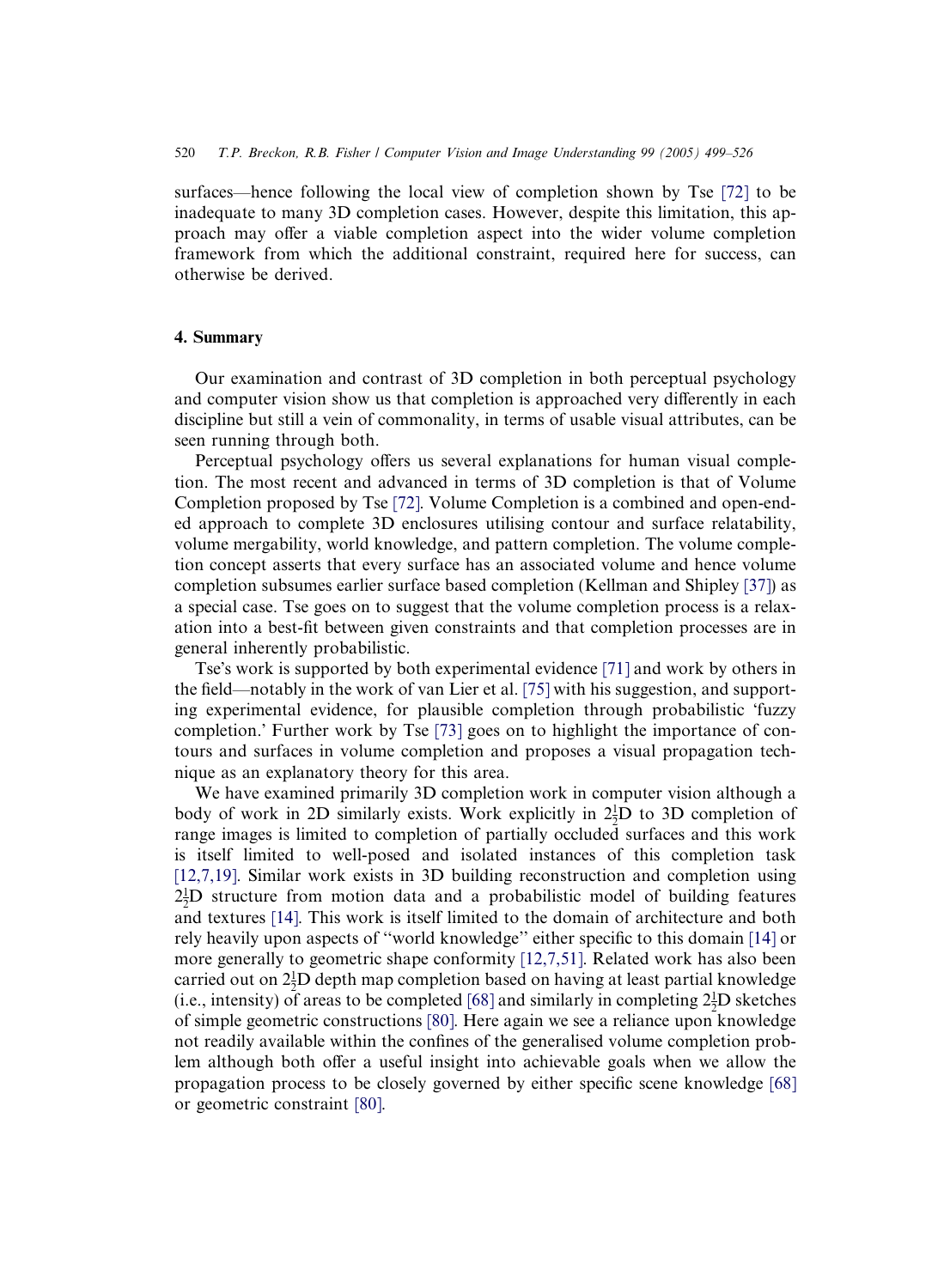By contrast, the relevant work in  $3D$  surface filling [\[11,43,33,65\]](#page-24-0) offers what can be considered a more generalised propagation based approach to isolated surface completion which follows the conceptual surface continuation idea of Kellman and Shipley [\[37\]](#page-25-0). However, here the primary consideration is surface completion, through merging over a hole, rather than completing 3D volumes with regard to other governing constraints. This is notable when this work is considered within the wider aspect of producing locally plausible completion in addition to filling a surface hole that is consistent with more global (i.e., higher level) aspects of the scene.

A less well-developed area is that of symmetry for 3D visual completion. Although work on symmetry identification has been successfully carried out in 2D [\[85\]](#page-27-0) together with successful work on symmetry identification in 3D data sets [\[67,64\]](#page-26-0) it would appear that identifying potential axes of localised symmetry in a  $2\frac{1}{2}D$  scene remains an open, and potentially difficult problem. It is not clear how helpful advances in this area would be to the more general problem of 3D completion. Although symmetry naturally appeals to any proposed completion approach its application is limited to symmetrically regular objects/scenes—a very limited subset of general completion instances.

In our final area of computer vision in consideration, surface from contour completion [\[32,25,40,49\],](#page-25-0) we again see the requirement for additional knowledge moving us away from the generalised volume completion problem. Here, however, unlike earlier knowledge dependent completion approaches we foresee potential for using surface/contour relatability as a sub-part of generalised volume completion where the required constraining knowledge is itself derived from the other identified aspects of volume mergability, world knowledge, and pattern completion.

Overall, the problem of 3D completion is certainly difficult—both in terms of understanding the psychological phenomenon and in terms of replicating this artificially in computer vision.

Many aspects of the perceptual psychology work highlighted here remain unexplored in the computer vision literature. From our examination, despite the many successes we have detailed, computer vision work in 3D completion is limited to considering, somewhat disjointly, a subset of the aspects attributed to visual completion by perceptual psychology and only mildly approaches our concept of visual propagation and that of Tse's volume completion derived from the psychological literature. From our earlier discussion of aspects attributable to volume completion it is notable that work in 3D pattern completion, volume mergability, and, to a lesser extent, surface/contour relatability is somewhat lacking. Instead, we see a variety of successful ''world knowledge'' dependent techniques themselves knowledge-limited to specific visual domains.

Work on unified completion approaches is also similarly limited. Here, we show an example of work in progress [\[4\]](#page-24-0) utilising combined aspects of world knowledge, contour/surface relatability, and 3D pattern completion ([Fig. 16\)](#page-23-0). Utilising geometric shape fitting and completion [\[7,12,19\]](#page-24-0) to achieve a constrained ''good surface continuation'' of the underlying shape for a scale model of Pisa Tower we use a novel 3D pattern completion technique based on [\[16\]](#page-24-0) to achieve a realistic and plausible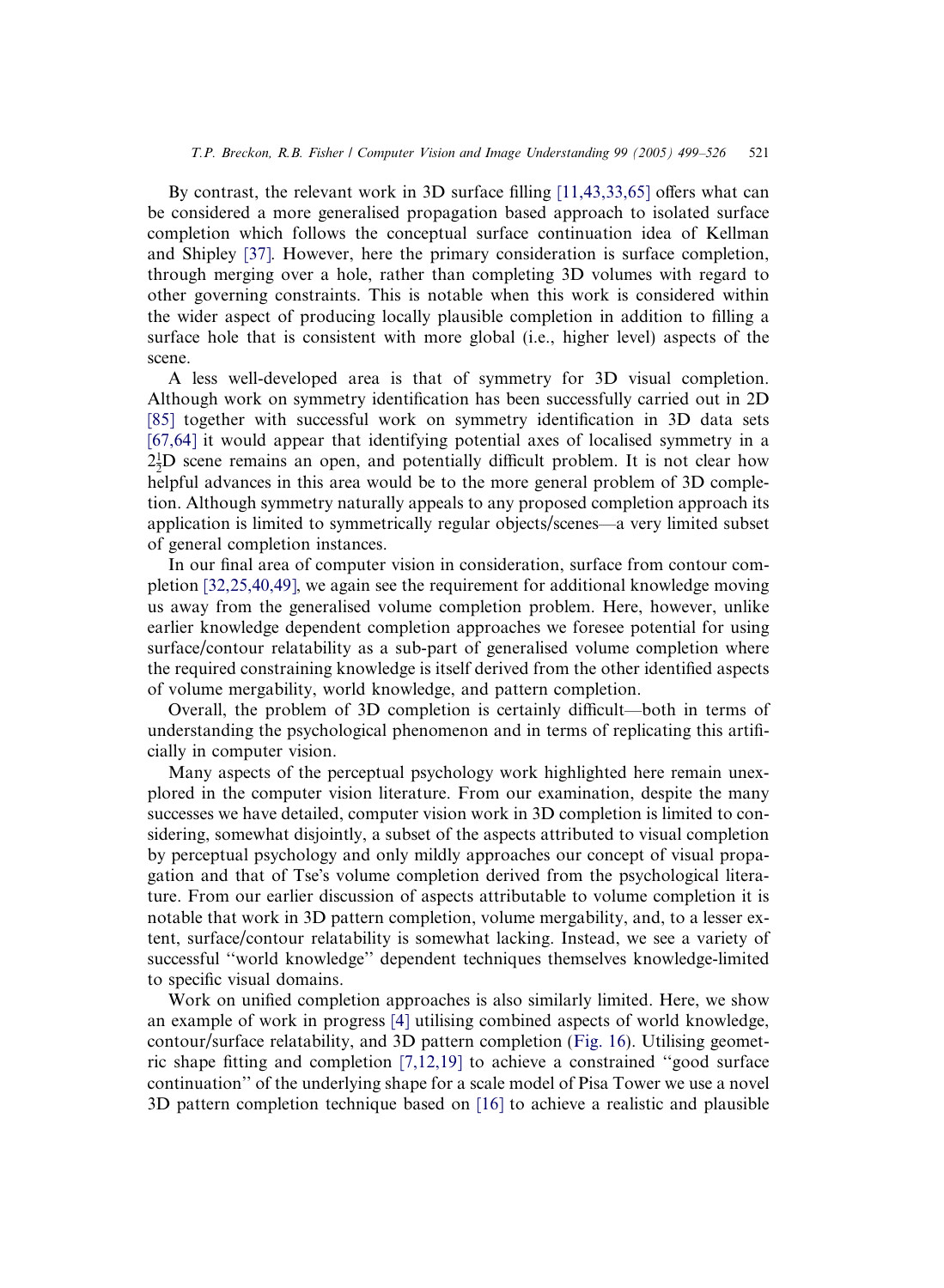<span id="page-23-0"></span>

Fig. 16.  $2\frac{1}{2}D$  to 3D completion of Pisa Tower.

completion of this  $2\frac{1}{2}D$  range image (Fig. 16)—details in [\[4\]](#page-24-0). Concurrent work [\[58\]](#page-26-0) has considered a similar approach in contrast with [\[4\]](#page-24-0). Despite the success of this work in progress, the technique still falls some way short of generalised volume completion in the computer vision arena.

Perhaps future computer vision work in this area, building upon the psychological accounts highlighted here, should further explore the available psychological hypotheses. Overall a realistic and plausible 3D completion process remains an open goal in computer vision research. Notably, several promising general areas in 3D volume completion that have to date received little attention in computer vision are:

- *Volume mergability:* the completion of objects through the identification and correspondence of disjoint volumes within the scene. Proposed by Tse [\[72\]](#page-27-0) with strong visual supporting evidence [\(Fig. 10\)](#page-10-0) and theoretical proposals [\[73\].](#page-27-0)
- 3D pattern completion: one of the main contributing aspects to the identified phenomenon of volume completion. Although a wide body of work exists in 2D image analysis and synthesis (e.g. [\[16\]\)](#page-24-0), similar work in 3D remains in its infancy [\[4,58\].](#page-24-0)
- Co-operative completion approaches: multi-modal approaches utilising a breadth of available scene evidence and knowledge from all of the aspects of volume completion discussed here in an approach driven by the principle of completion via visual propagation. Akin to algorithms proposed in other computer vision domains [\[50\]](#page-26-0) and representing the ''holy grail'' of work in this area.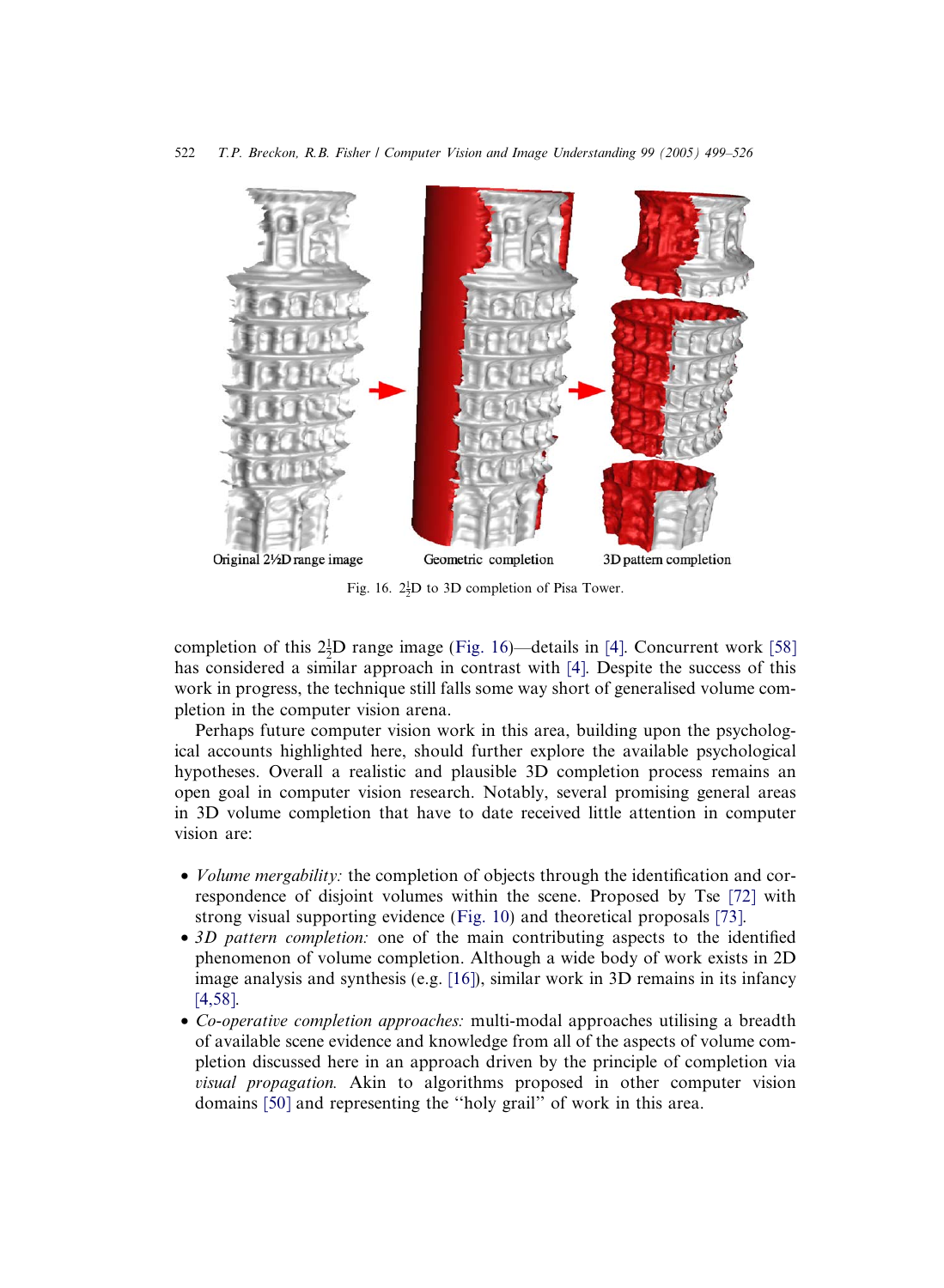### <span id="page-24-0"></span>Acknowledgments

The authors thank the following people for their kind assistance: Marc Pollefeys for permission to use the Arenberg Castle data set [\(Fig. 1\)](#page-1-0). Craig Robertson for permission to use the toy data set [\(Fig. 1](#page-1-0)). Peter Tse for permission to reproduce [Figs. 3, 6, 7, and 10](#page-3-0) in part or in full from [\[72\]](#page-27-0). Rob van Lier to reproduce [Fig. 9](#page-9-0) from [\[75\].](#page-27-0) Antony Dick for permission to use the Downing Library models in [Fig.](#page-13-0) [12](#page-13-0). Abril Torres-Mendez for permission to reproduce [Fig. 13](#page-14-0) from [\[68\]](#page-26-0). James Davis for permission to reproduce [Fig. 14](#page-16-0) from his work related to [11]. Mark Jones for permission to reproduce [Fig. 15](#page-18-0) from his work related to [\[32\]](#page-25-0).

This work was supported by the UK EPSRC and QinetiQ PLC [\(www.qinetiq.](http://www.qinetiq.com) [com](http://www.qinetiq.com)).

#### References

- [1] M.K. Albert, P.U. Tse, The role of surface attraction in perceiving volumatic shape, Perception 29 (2000) 409–420.
- [2] N. Amenta, S. Choi, R.K. Kolluri, The power crust, in: Proc. Sixth ACM Symposium on Solid Modeling and Applications, ACM Press, New York, 2001, pp. 249–266.
- [3] D.H. Ballard, C.M. Brown, Computer Vision, Prentice Hall, New Jersey, 1982.
- [4] T.P. Breckon, R.B. Fisher, Non-parametric 3D surface completion, in: Proc. of the 5th International Conference on 3D Digital. Imaging and Modelling (3DIM). IEEE Press, 2005, pp. 573–580.
- [5] J. Bruske, E. von Puttkamer, U.R. Zimmer, Spin-nfds: learning and preset knowledge for surface fusion—a neural fuzzy decision system, in: Proc. ANZIIS 1993, Perth, Western Australia, 1993.
- [6] J.C. Carr, R.K. Beatson, J.B. Cherrie, T.J. Mitchell, W.R. Fright, B.C. McCallum, T.R. Evans, Reconstruction and representation of 3D objects with radial basis functions, in: Proc. 28th SIGGRAPH, ACM Press, New York, 2001, pp. 67–76.
- [7] U. Castellani, S. Livatino, R.B. Fisher, Improving environment modelling by edge occlusion surface completion, in: Internat. Symp. on 3D Data Processing Visualization and Transmission (3DPVT), Padova, Italy, June 2002, pp. 672–675.
- [8] S. Cheng, T.K. Dey, Improved constructions of Delaunay based contour surfaces, in: Proc. ACM Symp. Solid Modeling and Applications, 1999, pp. 322–323.
- [9] R. Cipolla, A. Blake, The dynamic analysis of apparent contours, in: Proc. 3rd International Conference on Computer Vision, Osaka, Japan, December 1990, pp. 616–623.
- [10] B. Curless, M. Levoy, A volumetric method for building complex models from range images, in: Proc. Computer Graphics (SIGGRAPH), 1996.
- [11] J. Davis, S. Marschner, M. Garr, M. Levoy, Filling holes in complex surfaces using volumetric diffusion, in: Proc. First International Symposium on 3D Data Processing, Visualization, Transmission, June 2002.
- [12] F. Dell'Acqua, R. Fisher, Reconstruction of planar surfaces behind occlusions in range images, IEEE Trans. Pattern Anal. Mach. Intell. 24 (4) (2002) 569–575.
- [13] T.K. Dey, S. Goswami, Tight cocone: a water-tight surface reconstructor, in: Proc. of the 8th ACM Symp. on Solid Modeling and Applications, ACM Press, New York, 2003, pp. 127–134.
- [14] A.R. Dick, P.H.S. Torr, R. Cipolla, A Bayesian estimation of building shape using mcmc, in: Proc. Eur. Conf. on Computer Vision (ECCV), vol. 2, 2002, pp. 852–866.
- [15] P.H.S. Dick, A.R. Torr, S.J. Ruffle, R. Cipolla, Combining single view recognition and multiple view stereo for architectural scenes, in: Internat. Conf. on Computer Vision (ICCV), vol. 1, 2001, pp. 268–274.
- [16] A.A. Efros, T.K. Leung, Texture synthesis by non-parametric sampling, in: Proc. IEEE Internat. Conf. on Computer Vision, Corfu, Greece, September 1999, pp. 1033–1038.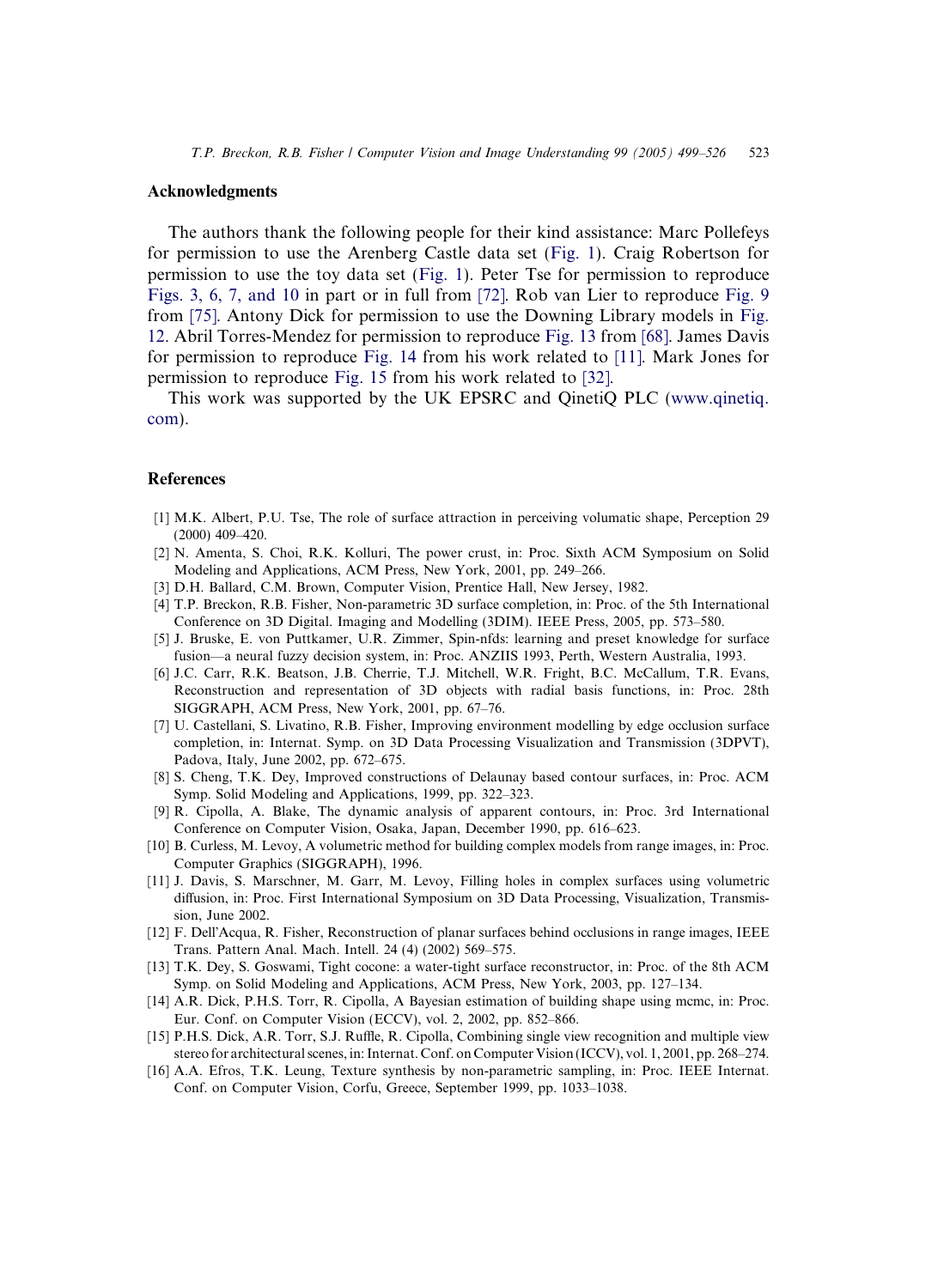- <span id="page-25-0"></span>524 T.P. Breckon, R.B. Fisher / Computer Vision and Image Understanding 99 (2005) 499–526
- [17] Y.H. Fang, H.L. Chou, Z. Chen, 3D shape recovery of complex objects from multiple silhouette images, Pattern Recogn. Lett. 24 (9–10) (2003) 1279–1293.
- [18] O. Faugeras, Three-Dimensional Computer Vision: A Geometric Viewpoint, MIT Press, 1993.
- [19] R.B. Fisher, Solving architectural modelling problems using knowledge, in: Proc. 4th Internat. Conf. on 3-D Digital Imaging and Modeling, Banff, Canada, 2003, pp. 343–351, invited talk.
- [20] R.B. Fisher, From surfaces to objects: recognizing objects using surface information and object models, PhD thesis, Department of Artificial Intelligence, University of Edinburgh, UK, 1986.
- [21] P.J. Flynn, 3-D object recognition with symmetrical models: symmetry extraction and encoding, Pattern Anal. Mach. Intell. 16 (8) (1994) 814–818.
- [22] D.A. Forsyth, J. Ponce, Computer Vision: A Modern Approach, Prentice-Hall, New Jersey, 2002.
- [23] D. Geiger, H. Pao, N. Rubin, Salient and multiple illusory surfaces, in: Proc. IEEE Computer Society Conference on Computer Vision and Pattern Recognition, 1998, pp. 118–124
- [24] G. Guy, G. Medioni, Inferring global perceptual contours from local features, in: IEEE Image Understanding Workshop, 1993, pp. 881–892.
- [25] G. Guy, G. Medioni, Inference of surfaces, 3D curves, and junctions from sparse, noisy, 3d data, Pattern Anal. Mach. Intell. 19 (11) (1997) 1265–1277.
- [26] R.I. Hartley, A. Zisserman, Multiple View Geometry in Computer Vision, Cambridge University Press, Cambridge, 2000.
- [27] A. Hilton, A. Stoddart, J. Illingworth, T. Windeatt, Marching triangles: range image fusion for complex object modelling, in: Proc. Internat. Conf. on Image Processing 96, 1996, p. 172.
- [28] T. Horikoshi, S. Suzuki, 3D parts decomposition from sparse range data information criterion, in: Proc. Computer Vision and Pattern Recognition, 1993, pp. 168–173.
- [29] D.A. Huffman, Impossible objects as nonsense sentences, Machine Intelligence 6 (1971) 295–323.
- [30] R.C. Jain, R. Kasturi, B.G. Schunck, Machine Vision, McGraw-Hill, New York, 1995.
- [31] M.W. Jones, PhD Thesis, chapter on 'Contour Methods.' Department of Computer Science, University of Wales Swansea, 1994. Singleton Park, Swansea, SA2 8PP, UK.
- [32] M.W. Jones, M. Chen, A new approach to the construction of surfaces from contour data, Comput. Graph. Forum 13 (3) (1994) 75–84.
- [33] T. Ju, Robust repair of polygonal models, ACM Trans. Graph. 23 (3) (2004) 888–895.
- [34] G. Kanizsa, Subjective Contours, Scientific American, 1976.
- [35] G. Kanizsa, Organization in Vision: Essays on Gestalt Perception, Praeger, 1979.
- [36] G. Kanizsa, Amodal completion: seeing or thinking? in: J. Beck (Ed.), Organisation and Representation in Preception, Erlbaum, New Jersey, 1982, pp. 167–190.
- [37] P.J Kellman, T.F Shipley, A theory of visual interpolation in object perception, Cognitive Psychol. 23 (2) (1991) 141–221.
- [38] E. Keppel, Approximating complex surfaces by triangulation of contour lines, IBM J. Res. Dev. 19 (1975) 2–11.
- [39] R. Klein, A. Schilling, Fast distance field interpolation for reconstruction of surfaces from contours, in: Eurographics, Short Papers and Demonstrations, pages University of Bonn, Technical Report WSI-99-15, Milano, Italy, 1999.
- [40] R. Klein, A. Schilling, W. Straßer, Reconstruction and simplification of surfaces from contours, Graph. Models 62 (6) (2000) 429–443.
- [41] K. Koffka, Principles of Geshalt Psychology, Harcourt, Brace and Co.,, 1935.
- [42] A. Laurentini, How many 2D silhouettes does it take to reconstruct a 3D object, Comput. Vis. Image Understand. 67 (1) (1997) 81–87.
- [43] P. Liepa, Filling holes in meshes, in: SGP '03: Proc. of the Eurographics/ACM SIGGRAPH Symposium on Geometry processing, Eurographics Association, 2003, pp. 200–205.
- [44] X. Liu, D. Wang, A boundary-pair representation for perception modeling, in: Proc. Internat. Joint Conf. on Neural Networks, 1999, 1999.
- [45] X. Liu, D. Wang. Perceptual organization based on temporal dynamics, in: Proc. Internat. Joint Conf. on Neural Networks, 1999, 1999.
- [46] J.L. Locher, E.C. Escher: Life and Work, Abrams, 1992.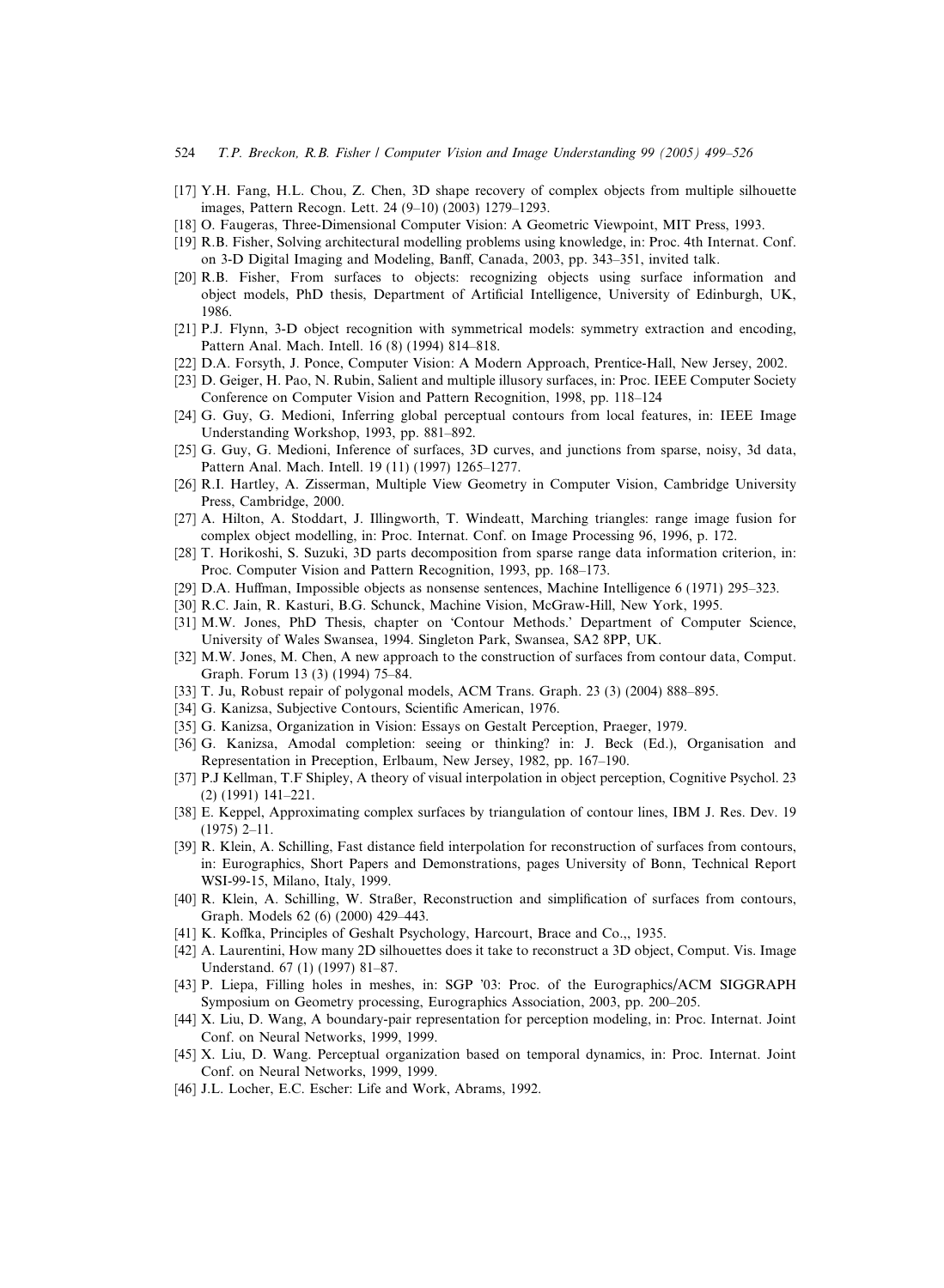- <span id="page-26-0"></span>[47] W. Lorensen, H. Cline, Marching cubes: a high resolution 3D surface construction algorithm, Comput. Graph. 21 (1987) 163–169.
- [48] M. Lounsbery, C. Loop, S. Mann, D. Meyers, J. Painter, T. DeRose, K. Sloan, Testbed for the comparison of parametric surface methods, in: L.A. Ferrari, R.J.P. de Figueiredo, (Eds.), Curves and Surfaces in Computer Vision and Graphics (Proc. SPIE), vol. 1251, 1990, pp. 94–105.
- [49] A. Manessis, A. Hilton, P. Palmer, P. McLauchlan, X. Shen, Reconstruction of scene models from 3D sparse structure, Comput. Vis. Pattern Recogn. (2000) 14–15.
- [50] D. Marr, Vision: a computational investigation into the human representation and processing of visual information, W.H. Freeman, 1982.
- [51] G. Miller, Reconstruction of unobserved sides of building columns, Technical report, School of Informatics, University of Edinburgh, May 2003. Undergraduate Honours Dissertation, Supervisor: R.B. Fisher.
- [52] D.P. Mukherjee, A. Zisserman, J.M. Brady, Shape from symmetry-detecting and exploiting symmetry in affine images, Philos. Trans. R. Soc. London A 351 (1995) 77–106.
- [53] K. Nakayama, S. Shimojo, Z.J. He, Visual surface representation: a critical link between lower-level and higher-level vision, in: Visual Cognition: An Invitation to Cognitive Science, vol. 2, MIT Press, Cambridge, 1995, pp. 1–70
- [54] N. Rubin, The role of junctions in surface completion and contour matching, Perception 30 (2001) 339–366.
- [55] R. Sagawa, K. Ikeuchi, Taking consensus of signed distance field for complementing unobservable surface, in: Proc. 3D Imaging and Modelling (3DIM), October 2003, pp. 410–417.
- [56] J. Sato, R. Cipolla, Affine reconstruction of curved surfaces from uncalibrated views of apparent contours, Pattern Anal. Mach. Intell. 21 (11) (1999) 1188–1198.
- [57] A.G. Schilling, R. Klein, Fast generation of multiresolution surfaces from contours, in: Proc. 9th Eurographics Workshop on Visualization in Scientific Computing, April 1998, pp. 88–99, Conference held in Blaubeuren, Germany.
- [58] A. Sharf, M. Alexa, D. Cohen-Or, Context-based surface completion, ACM Trans. Graph. 23 (3) (2004) 878–887.
- [59] F. Stulp, F. Dell'Acqua, R.B. Fisher, Reconstruction of surfaces behind occlusions in range images, in: Proc. 3rd Internat. Conf. on 3-D Digital Imaging and Modeling (3DIM01), 2001, pp. 232–239.
- [60] C.M. Sun, J. Sherrah, 3D symmetry detection using the extended gaussian image, Pattern Anal. Mach. Intell. 19 (2) (1997) 164–168.
- [61] R. Szeliski, R. Weiss, Robust shape recovery from occluding contours using a linear smoother, Int. J. Comput. Vis. 28 (1) (1998) 27–44.
- [62] H. Takeichi, H. Nakazawa, I. Murakami, S. Shimojo, The theory of the curvature-constraint line for amodal completion, Perception 24 (1995) 267–277.
- [63] C.K. Tang, G. Medioni, Inference of integrated surface, curve, and junction descriptions from sparse 3D data, Pattern Anal. Mach. Intell. 20 (11) (1998) 1206–1223.
- [64] S. Tari, J. Shah, Local symmetries of shapes in arbitrary dimension, in: Proc. Internat. Conf. on Computer Vision, 1998, pp. 1123–1128.
- [65] L.S. Tekumalla, E. Cohen, A hole-filling algorithm for triangular meshes, Technical Report UUCS-04-019, School of Computing, University of Utah, December 2004.
- [66] C.J. Tessa, R.J. van Lier, Global visual completion of quasi-regular shapes, Perception 31 (2002) 969– 984.
- [67] T. Thorhallsson, Detecting bilateral symmetry of3D point sets from affine views, in: Proc. British Machine Vision Conference, page Shape, 1996
- [68] L.A. Torres-Mendez, G. Dudel, Range synthesis for 3D environment modeling, in: Proc. IEEE Workshop on Applications of Computer Vision, 2002.
- [69] P. Tse, M. Albert, Amodal completion in the absence of image tangent discontinuities, Perception 27 (1998) 455–464.
- [70] P.U. Tse, Illusory volumes from conformation, Perception 27 (8) (1998) 977–992.
- [71] P.U. Tse, Complete mergability and amodal completion, Acta Psychol. 102 (1999) 165–201.